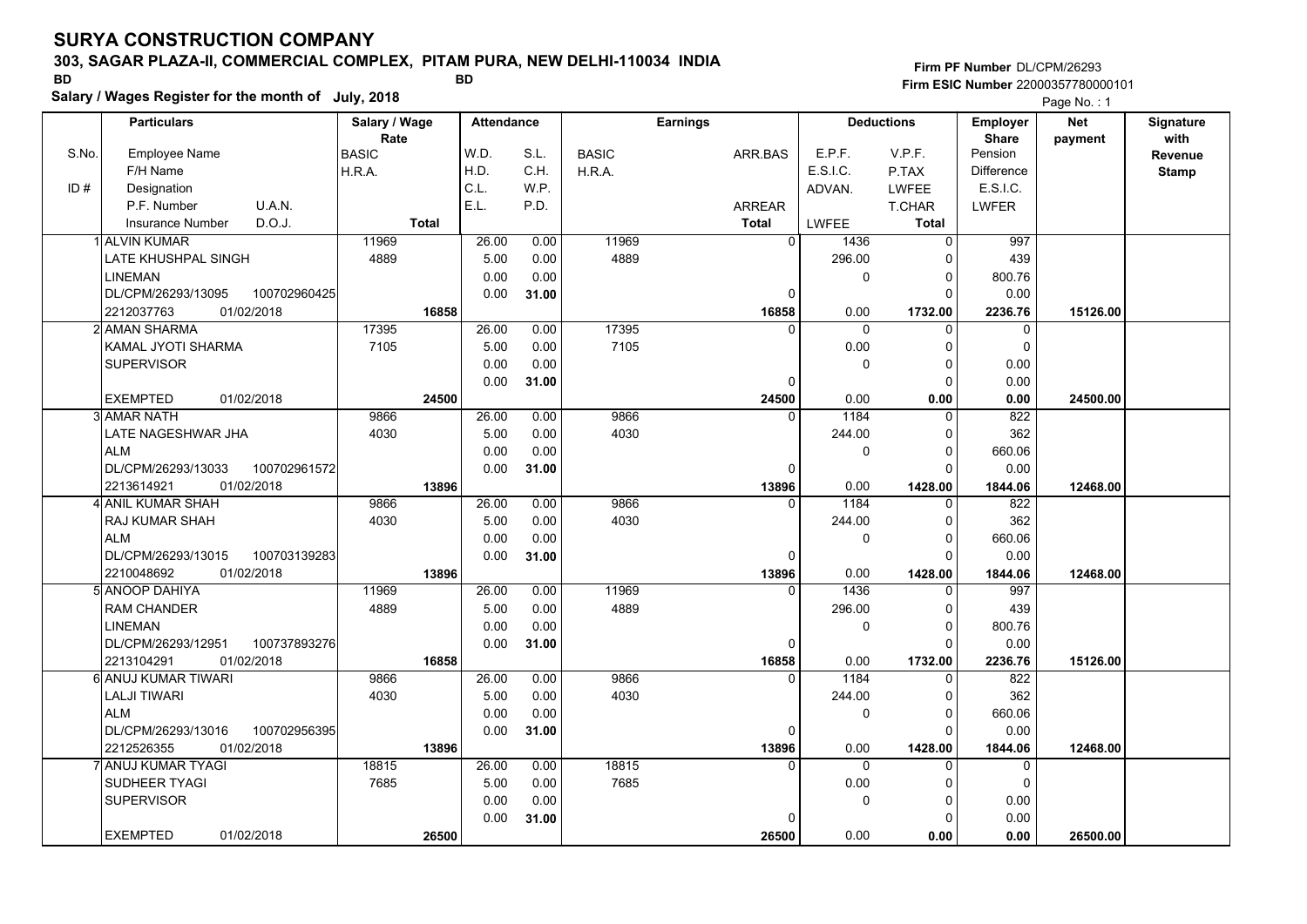### **303, SAGAR PLAZA-II, COMMERCIAL COMPLEX, PITAM PURA, NEW DELHI-110034 INDIA**

**Salary / Wages Register for the month of July, 2018 BD BD Firm PF Number**DL/CPM/26293**Firm ESIC Number** 22000357780000101

|       | <b>Particulars</b>                 | Salary / Wage<br>Rate | <b>Attendance</b> |       |              | <b>Earnings</b> |              | <b>Deductions</b> | Employer<br><b>Share</b> | <b>Net</b><br>payment | Signature<br>with |
|-------|------------------------------------|-----------------------|-------------------|-------|--------------|-----------------|--------------|-------------------|--------------------------|-----------------------|-------------------|
| S.No. | <b>Employee Name</b>               | <b>BASIC</b>          | W.D.              | S.L.  | <b>BASIC</b> | ARR.BAS         | E.P.F.       | V.P.F.            | Pension                  |                       | Revenue           |
|       | F/H Name                           | H.R.A.                | H.D.              | C.H.  | H.R.A.       |                 | E.S.I.C.     | P.TAX             | <b>Difference</b>        |                       | <b>Stamp</b>      |
| ID#   | Designation                        |                       | C.L.              | W.P.  |              |                 | ADVAN.       | LWFEE             | E.S.I.C.                 |                       |                   |
|       | U.A.N.<br>P.F. Number              |                       | E.L.              | P.D.  |              | <b>ARREAR</b>   |              | T.CHAR            | <b>LWFER</b>             |                       |                   |
|       | D.O.J.<br>Insurance Number         | <b>Total</b>          |                   |       |              | <b>Total</b>    | <b>LWFEE</b> | Total             |                          |                       |                   |
|       | 8 ANUP SINGH                       | 11969                 | 26.00             | 0.00  | 11969        | $\mathbf 0$     | 1436         | $\mathbf 0$       | 997                      |                       |                   |
|       | LT. KRIPA RAM                      | 4889                  | 5.00              | 0.00  | 4889         |                 | 296.00       | 0                 | 439                      |                       |                   |
|       | <b>LINEMAN</b>                     |                       | 0.00              | 0.00  |              |                 | 0            | $\pmb{0}$         | 800.76                   |                       |                   |
|       | DL/CPM/26293/12957<br>100702970812 |                       | 0.00              | 31.00 |              | $\Omega$        |              | $\Omega$          | 0.00                     |                       |                   |
|       | 2213612693<br>01/02/2018           | 16858                 |                   |       |              | 16858           | 0.00         | 1732.00           | 2236.76                  | 15126.00              |                   |
|       | 9 ARJUN                            | 9866                  | 26.00             | 0.00  | 9866         | $\Omega$        | 1184         | 0                 | 822                      |                       |                   |
|       | PAPPU                              | 4030                  | 5.00              | 0.00  | 4030         |                 | 244.00       | $\mathbf 0$       | 362                      |                       |                   |
|       | <b>ALM</b>                         |                       | 0.00              | 0.00  |              |                 | $\mathbf 0$  | $\mathbf 0$       | 660.06                   |                       |                   |
|       | DL/CPM/26293/13114<br>101098201910 |                       | 0.00              | 31.00 |              | 0               |              | $\mathbf 0$       | 0.00                     |                       |                   |
|       | 2016638028<br>01/02/2018           | 13896                 |                   |       |              | 13896           | 0.00         | 1428.00           | 1844.06                  | 12468.00              |                   |
|       | 10 ASHOK KUMAR                     | 9866                  | 21.00             | 0.00  | 9866         | $\mathbf{0}$    | 1184         | $\mathbf 0$       | 822                      |                       |                   |
|       | LATE BHIM SINGH                    | 4030                  | 4.00              | 0.00  | 4030         |                 | 244.00       | $\mathbf 0$       | 362                      |                       |                   |
|       | <b>ALM</b>                         |                       | 4.00              | 0.00  |              |                 | $\mathbf 0$  | $\mathbf 0$       | 660.06                   |                       |                   |
|       | DL/CPM/26293/13130<br>100737048646 |                       | 2.00              | 31.00 |              | $\Omega$        |              | $\Omega$          | 0.00                     |                       |                   |
|       | 2213613249<br>01/02/2018           | 13896                 |                   |       |              | 13896           | 0.00         | 1428.00           | 1844.06                  | 12468.00              |                   |
|       | 11 ASHOK YADAV                     | 9866                  | 25.00             | 0.00  | 9866         | 0               | 1184         | 0                 | 822                      |                       |                   |
|       | HAKARU YADAV                       | 4030                  | 5.00              | 0.00  | 4030         |                 | 244.00       | $\mathbf 0$       | 362                      |                       |                   |
|       | <b>ALM</b>                         |                       | 1.00              | 0.00  |              |                 | $\Omega$     | $\mathbf 0$       | 660.06                   |                       |                   |
|       | DL/CPM/26293/13081<br>100736589097 |                       | 0.00              | 31.00 |              | 0               |              | $\Omega$          | 0.00                     |                       |                   |
|       | 2213623399<br>01/02/2018           | 13896                 |                   |       |              | 13896           | 0.00         | 1428.00           | 1844.06                  | 12468.00              |                   |
|       | 12 BABLU MANDAL                    | 11969                 | 20.00             | 0.00  | 9266         | $\Omega$        | 1112         | $\Omega$          | 772                      |                       |                   |
|       | <b>SIGESHWAR</b>                   | 4889                  | 4.00              | 0.00  | 3785         |                 | 229.00       | $\mathbf 0$       | 340                      |                       |                   |
|       | <b>FOREMAN</b>                     |                       | 0.00              | 7.00  |              |                 | $\mathbf 0$  | $\mathbf 0$       | 619.92                   |                       |                   |
|       | DL/CPM/26293/12940<br>100927921851 |                       | 0.00              | 24.00 |              | 0               |              | 0                 | 0.00                     |                       |                   |
|       | 2012893907<br>01/02/2018           | 16858                 |                   |       |              | 13051           | 0.00         | 1341.00           | 1731.92                  | 11710.00              |                   |
|       | 13 BIJENDER KASHYAP                | 11969                 | 26.00             | 0.00  | 11969        | $\Omega$        | 1436         | $\Omega$          | 997                      |                       |                   |
|       | <b>OM PRAKASH</b>                  | 4889                  | 5.00              | 0.00  | 4889         |                 | 296.00       | 0                 | 439                      |                       |                   |
|       | LINEMAN                            |                       | 0.00              | 0.00  |              |                 | 0            | 0                 | 800.76                   |                       |                   |
|       | DL/CPM/26293/13090<br>100737573439 |                       | 0.00              | 31.00 |              | $\Omega$        |              | $\Omega$          | 0.00                     |                       |                   |
|       | 2212868548<br>01/02/2018           | 16858                 |                   |       |              | 16858           | 0.00         | 1732.00           | 2236.76                  | 15126.00              |                   |
|       | 14 BIJENDER SINGH                  | 9866                  | 25.00             | 0.00  | 9866         | $\Omega$        | 1184         | 0                 | 822                      |                       |                   |
|       | <b>BALWANT SINGH</b>               | 4030                  | 5.00              | 0.00  | 4030         |                 | 244.00       | 0                 | 362                      |                       |                   |
|       | <b>ALM</b>                         |                       | 1.00              | 0.00  |              |                 | $\mathbf 0$  | $\mathbf 0$       | 660.06                   |                       |                   |
|       | DL/CPM/26293/13032<br>100702725732 |                       | 0.00              | 31.00 |              | 0               |              | $\Omega$          | 0.00                     |                       |                   |
|       | 01/02/2018<br>2207262251           | 13896                 |                   |       |              | 13896           | 0.00         | 1428.00           | 1844.06                  | 12468.00              |                   |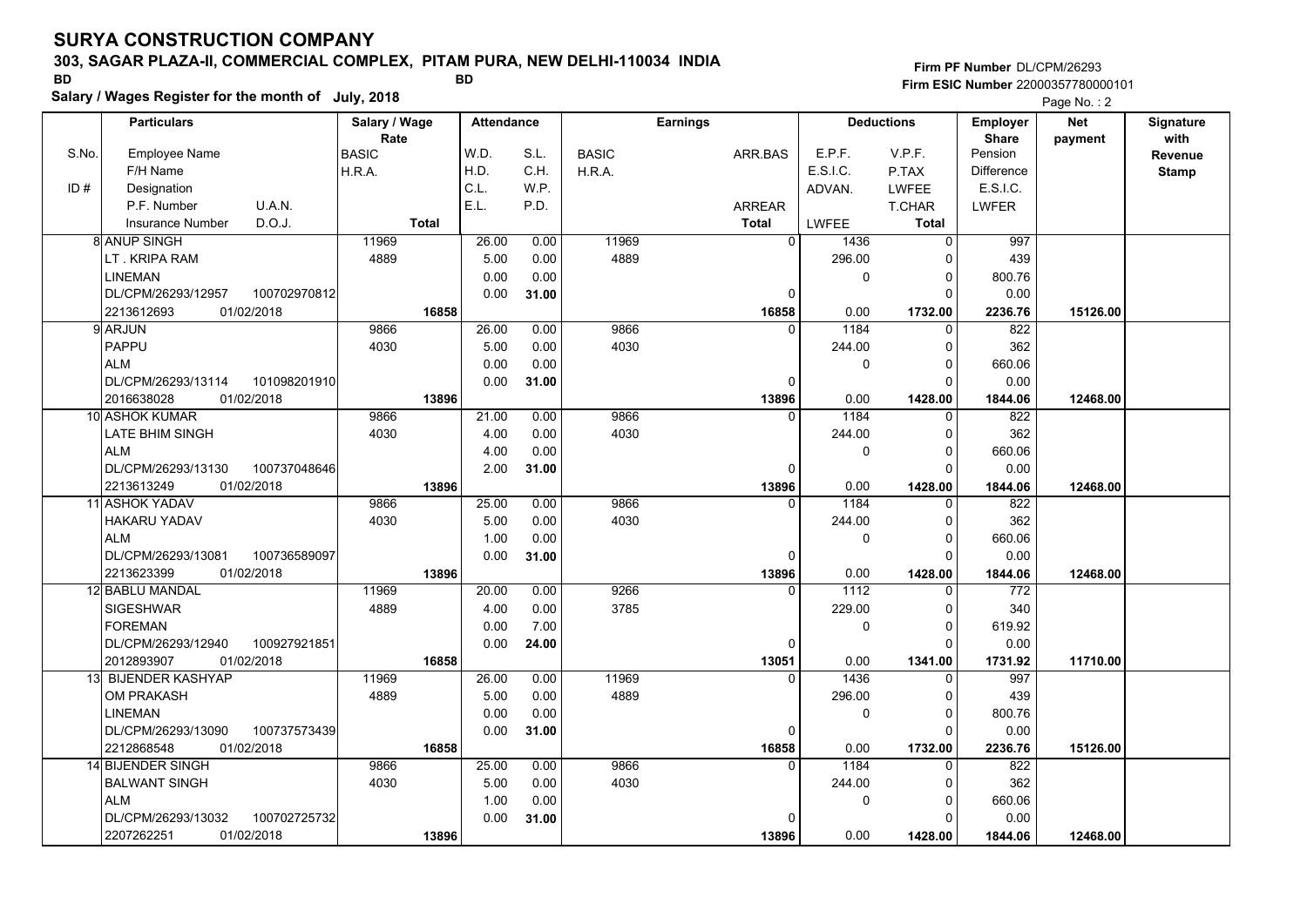## **303, SAGAR PLAZA-II, COMMERCIAL COMPLEX, PITAM PURA, NEW DELHI-110034 INDIA**

| <b>BD</b> |                                    |                                                     |                   | Firm ESIC Number 22000357780000101 |              |               |              |                   |                                 |                       |                   |
|-----------|------------------------------------|-----------------------------------------------------|-------------------|------------------------------------|--------------|---------------|--------------|-------------------|---------------------------------|-----------------------|-------------------|
|           |                                    | Salary / Wages Register for the month of July, 2018 |                   |                                    |              |               |              |                   |                                 | Page No.: 3           |                   |
|           | <b>Particulars</b>                 | Salary / Wage<br>Rate                               | <b>Attendance</b> |                                    |              | Earnings      |              | <b>Deductions</b> | <b>Employer</b><br><b>Share</b> | <b>Net</b><br>payment | Signature<br>with |
| S.No.     | <b>Employee Name</b>               | <b>BASIC</b>                                        | W.D.              | S.L.                               | <b>BASIC</b> | ARR.BAS       | E.P.F.       | V.P.F.            | Pension                         |                       | Revenue           |
|           | F/H Name                           | H.R.A.                                              | H.D.              | C.H.                               | H.R.A.       |               | E.S.I.C.     | P.TAX             | <b>Difference</b>               |                       | <b>Stamp</b>      |
| ID#       | Designation                        |                                                     | C.L.              | W.P.                               |              |               | ADVAN.       | <b>LWFEE</b>      | E.S.I.C.                        |                       |                   |
|           | P.F. Number<br>U.A.N.              |                                                     | E.L.              | P.D.                               |              | <b>ARREAR</b> |              | <b>T.CHAR</b>     | <b>LWFER</b>                    |                       |                   |
|           | D.O.J.<br><b>Insurance Number</b>  | <b>Total</b>                                        |                   |                                    |              | <b>Total</b>  | LWFEE        | <b>Total</b>      |                                 |                       |                   |
|           | 15 BIRENDER                        | 11969                                               | 25.00             | 0.00                               | 11969        | $\mathbf{0}$  | 1436         | $\Omega$          | 997                             |                       |                   |
|           | LT SURAJ MAL                       | 4889                                                | 5.00              | 0.00                               | 4889         |               | 296.00       | $\Omega$          | 439                             |                       |                   |
|           | <b>LINEMAN</b>                     |                                                     | 1.00              | 0.00                               |              |               | $\Omega$     | $\Omega$          | 800.76                          |                       |                   |
|           | DL/CPM/26293/12956<br>100702972901 |                                                     | 0.00              | 31.00                              |              | 0             |              | $\Omega$          | 0.00                            |                       |                   |
|           | 2213674436<br>01/02/2018           | 16858                                               |                   |                                    |              | 16858         | 0.00         | 1732.00           | 2236.76                         | 15126.00              |                   |
|           | 16 BYAS PRASAD                     | 9866                                                | 26.00             | 0.00                               | 9866         | $\Omega$      | 1184         | $\Omega$          | 822                             |                       |                   |
|           | <b>MOHAN PRASAD</b>                | 4030                                                | 5.00              | 0.00                               | 4030         |               | 244.00       | $\Omega$          | 362                             |                       |                   |
|           | ALM                                |                                                     | 0.00              | 0.00                               |              |               | $\Omega$     | $\Omega$          | 660.06                          |                       |                   |
|           | DL/CPM/26293/13017<br>100737336161 |                                                     | 0.00              | 31.00                              |              | $\mathbf 0$   |              | $\Omega$          | 0.00                            |                       |                   |
|           | 01/02/2018<br>2016086946           | 13896                                               |                   |                                    |              | 13896         | 0.00         | 1428.00           | 1844.06                         | 12468.00              |                   |
|           | 17 CHAMAN                          | 9866                                                | 26.00             | 0.00                               | 9866         | $\Omega$      | 1184         | $\mathbf 0$       | 822                             |                       |                   |
|           | LEKH RAJ                           | 4030                                                | 5.00              | 0.00                               | 4030         |               | 244.00       | 0                 | 362                             |                       |                   |
|           | <b>ALM</b>                         |                                                     | 0.00              | 0.00                               |              |               | $\Omega$     | $\Omega$          | 660.06                          |                       |                   |
|           | DL/CPM/26293/12999<br>101098201906 |                                                     | 0.00              | 31.00                              |              | $\Omega$      |              | $\Omega$          | 0.00                            |                       |                   |
|           | 2016605911<br>01/02/2018           | 13896                                               |                   |                                    |              | 13896         | 0.00         | 1428.00           | 1844.06                         | 12468.00              |                   |
|           | 18 CHETAN KUMAR                    | 11969                                               | 26.00             | 0.00                               | 11969        | $\Omega$      | 1436         | $\Omega$          | 997                             |                       |                   |
|           | <b>NARAYAN SINGH PAL</b>           | 4889                                                | 5.00              | 0.00                               | 4889         |               | 296.00       | $\Omega$          | 439                             |                       |                   |
|           | <b>LINEMAN</b>                     |                                                     | 0.00              | 0.00                               |              |               | $\mathbf{0}$ | $\Omega$          | 800.76                          |                       |                   |
|           | DL/CPM/26293/12947<br>100737500059 |                                                     | 0.00              | 31.00                              |              | $\mathbf 0$   |              | $\Omega$          | 0.00                            |                       |                   |
|           | 01/02/2018<br>2206596547           | 16858                                               |                   |                                    |              | 16858         | 0.00         | 1732.00           | 2236.76                         | 15126.00              |                   |
|           | 19 CHHOTAKAN MUKHIYA               | 9866                                                | 26.00             | 0.00                               | 9866         | $\Omega$      | 1184         | 0                 | 822                             |                       |                   |
|           | LT. RAMAJI MUKHIYA                 | 4030                                                | 5.00              | 0.00                               | 4030         |               | 244.00       | $\Omega$          | 362                             |                       |                   |
|           | <b>ALM</b>                         |                                                     | 0.00              | 0.00                               |              |               | $\mathbf{0}$ | $\Omega$          | 660.06                          |                       |                   |
|           | 100737103069<br>DL/CPM/26293/13112 |                                                     | 0.00              | 31.00                              |              | 0             |              | $\Omega$          | 0.00                            |                       |                   |
|           | 2207262194<br>01/02/2018           | 13896                                               |                   |                                    |              | 13896         | 0.00         | 1428.00           | 1844.06                         | 12468.00              |                   |
|           | 20 CHHOTE LAL                      | 11969                                               | 25.00             | 0.00                               | 11969        | $\Omega$      | 1436         | $\Omega$          | 997                             |                       |                   |
|           | <b>SARJU PRASAD</b>                | 4889                                                | 5.00              | 0.00                               | 4889         |               | 296.00       | $\Omega$          | 439                             |                       |                   |
|           | LINEMAN                            |                                                     | 1.00              | 0.00                               |              |               | 0            | $\Omega$          | 800.76                          |                       |                   |
|           | DL/CPM/26293/12960<br>100703243826 |                                                     | 0.00              | 31.00                              |              | 0             |              | $\Omega$          | 0.00                            |                       |                   |
|           | 2206568813<br>01/02/2018           | 16858                                               |                   |                                    |              | 16858         | 0.00         | 1732.00           | 2236.76                         | 15126.00              |                   |
|           | 21 CHIRAG BHATNAGAR                | 9866                                                | 26.00             | 0.00                               | 9866         |               | 1184         | $\Omega$          | 822                             |                       |                   |
|           | <b>NARESH KUMAR</b>                | 4030                                                | 5.00              | 0.00                               | 4030         |               | 244.00       | $\Omega$          | 362                             |                       |                   |
|           | <b>ALM</b>                         |                                                     | 0.00              | 0.00                               |              |               | 0            | $\Omega$          | 660.06                          |                       |                   |
|           | DL/CPM/26293/12966<br>100737513291 |                                                     | 0.00              | 31.00                              |              | $\Omega$      |              |                   | 0.00                            |                       |                   |
|           | 01/02/2018<br>1013583678           | 13896                                               |                   |                                    |              | 13896         | 0.00         | 1428.00           | 1844.06                         | 12468.00              |                   |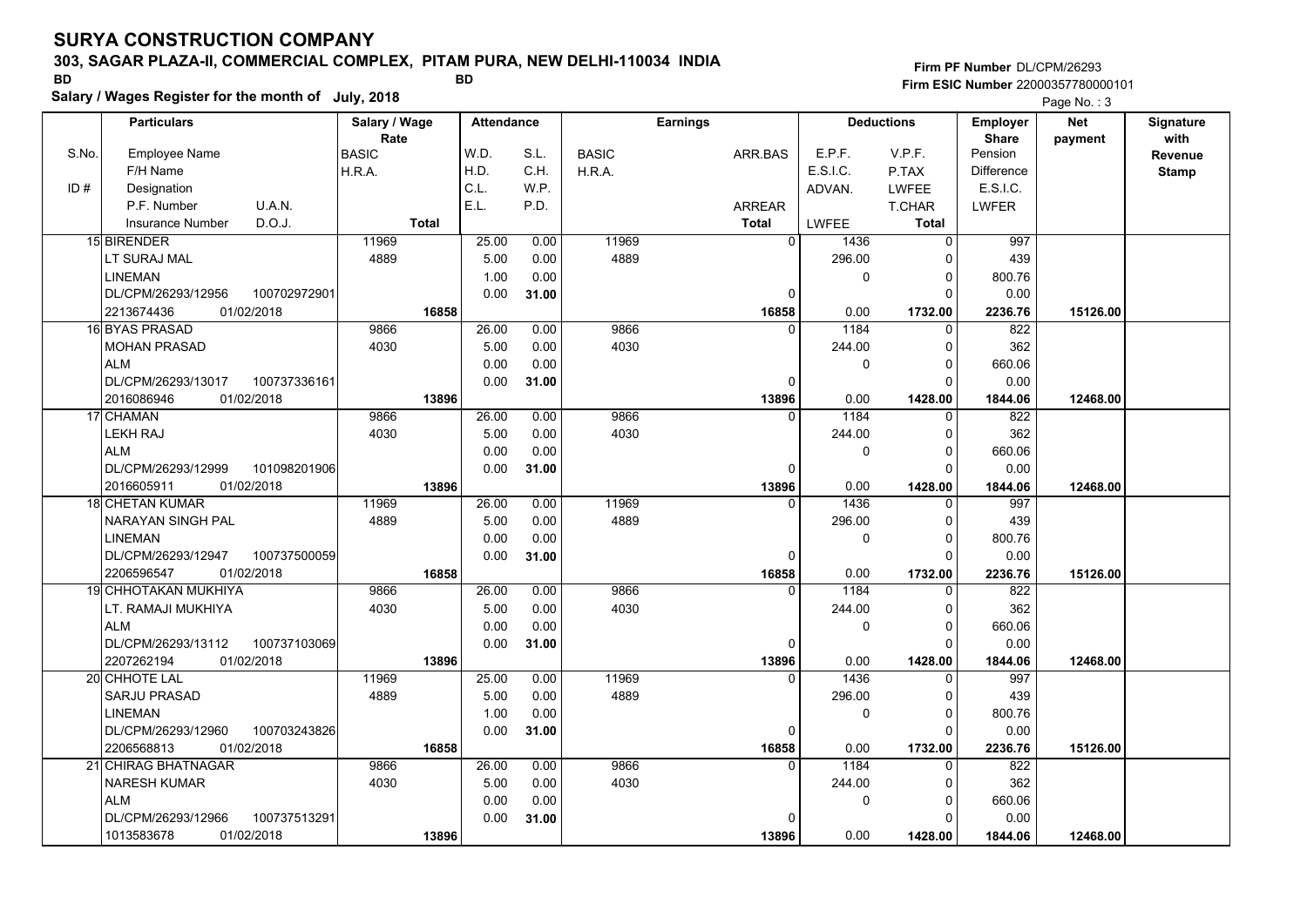## **303, SAGAR PLAZA-II, COMMERCIAL COMPLEX, PITAM PURA, NEW DELHI-110034 INDIA**

**Salary / Wages Register for the month of July, 2018 BD BD Firm PF Number**DL/CPM/26293**Firm ESIC Number** 22000357780000101

|       | <b>Particulars</b>                 | Salary / Wage | <b>Attendance</b> |       |              | <b>Earnings</b> |          | <b>Deductions</b> | <b>Employer</b>         | <b>Net</b> | Signature    |
|-------|------------------------------------|---------------|-------------------|-------|--------------|-----------------|----------|-------------------|-------------------------|------------|--------------|
| S.No. | <b>Employee Name</b>               | Rate          | W.D.              | S.L.  |              |                 | E.P.F.   | V.P.F.            | <b>Share</b><br>Pension | payment    | with         |
|       |                                    | <b>BASIC</b>  | H.D.              | C.H.  | <b>BASIC</b> | ARR.BAS         | E.S.I.C. |                   |                         |            | Revenue      |
|       | F/H Name                           | H.R.A.        | C.L.              |       | H.R.A.       |                 |          | P.TAX             | <b>Difference</b>       |            | <b>Stamp</b> |
| ID#   | Designation                        |               |                   | WP.   |              |                 | ADVAN.   | <b>LWFEE</b>      | E.S.I.C.                |            |              |
|       | U.A.N.<br>P.F. Number              |               | E.L.              | P.D.  |              | ARREAR          |          | T.CHAR            | <b>LWFER</b>            |            |              |
|       | D.O.J.<br><b>Insurance Number</b>  | <b>Total</b>  |                   |       |              | <b>Total</b>    | LWFEE    | Total             |                         |            |              |
|       | 22 DAYAKANT THAKUR                 | 11969         | 26.00             | 0.00  | 11969        | $\mathbf 0$     | 1436     | $\mathbf 0$       | 997                     |            |              |
|       | LATE YOGENDRA THAKUR               | 4889          | 5.00              | 0.00  | 4889         |                 | 296.00   | $\Omega$          | 439                     |            |              |
|       | <b>LINEMAN</b>                     |               | 0.00              | 0.00  |              |                 | 0        | $\Omega$          | 800.76                  |            |              |
|       | DL/CPM/26293/13026<br>100702964650 |               | 0.00              | 31.00 |              | 0               |          | $\Omega$          | 0.00                    |            |              |
|       | 2203173891<br>01/02/2018           | 16858         |                   |       |              | 16858           | 0.00     | 1732.00           | 2236.76                 | 15126.00   |              |
|       | 23 DEEPAK PAL                      | 9866          | 26.00             | 0.00  | 9866         | $\Omega$        | 1184     | $\Omega$          | 822                     |            |              |
|       | <b>BISHAMBER</b>                   | 4030          | 5.00              | 0.00  | 4030         |                 | 244.00   | $\Omega$          | 362                     |            |              |
|       | <b>ALM</b>                         |               | 0.00              | 0.00  |              |                 | 0        | $\Omega$          | 660.06                  |            |              |
|       | DL/CPM/26293/13030<br>100736153680 |               | 0.00              | 31.00 |              | $\Omega$        |          | $\Omega$          | 0.00                    |            |              |
|       | 01/02/2018<br>2213613412           | 13896         |                   |       |              | 13896           | 0.00     | 1428.00           | 1844.06                 | 12468.00   |              |
|       | 24 DHARAM SINGH                    | 11969         | 26.00             | 0.00  | 11969        | $\Omega$        | 1436     | 0                 | 997                     |            |              |
|       | LATE PURAN SINGH                   | 4889          | 5.00              | 0.00  | 4889         |                 | 296.00   | $\Omega$          | 439                     |            |              |
|       | <b>LINEMAN</b>                     |               | 0.00              | 0.00  |              |                 | 0        | $\Omega$          | 800.76                  |            |              |
|       | DL/CPM/26293/13120<br>100737064436 |               | 0.00              | 31.00 |              | 0               |          | $\Omega$          | 0.00                    |            |              |
|       | 2207266813<br>01/02/2018           | 16858         |                   |       |              | 16858           | 0.00     | 1732.00           | 2236.76                 | 15126.00   |              |
|       | 25 DHARAMBIR                       | 9866          | 26.00             | 0.00  | 9866         | $\Omega$        | 1184     | $\mathbf{0}$      | 822                     |            |              |
|       | <b>CHARAN SINGH</b>                | 4030          | 5.00              | 0.00  | 4030         |                 | 244.00   | $\Omega$          | 362                     |            |              |
|       | <b>ALM</b>                         |               | 0.00              | 0.00  |              |                 | 0        | $\Omega$          | 660.06                  |            |              |
|       | DL/CPM/26293/13250<br>101300279559 |               | 0.00              | 31.00 |              | $\Omega$        |          | $\Omega$          | 0.00                    |            |              |
|       | 2213602013<br>02/05/2018           | 13896         |                   |       |              | 13896           | 0.00     | 1428.00           | 1844.06                 | 12468.00   |              |
|       | <b>26 DHARMENDER KUMAR</b>         | 11969         | 25.00             | 0.00  | 11969        | $\Omega$        | 1436     | $\Omega$          | 997                     |            |              |
|       | <b>MAHADEV</b>                     | 4889          | 5.00              | 0.00  | 4889         |                 | 296.00   | $\Omega$          | 439                     |            |              |
|       | <b>LINEMAN</b>                     |               | 1.00              | 0.00  |              |                 | 0        | $\mathbf 0$       | 800.76                  |            |              |
|       | 100702986633<br>DL/CPM/26293/12954 |               | 0.00              | 31.00 |              | $\Omega$        |          | $\Omega$          | 0.00                    |            |              |
|       | 01/02/2018<br>2213613521           | 16858         |                   |       |              | 16858           | 0.00     | 1732.00           | 2236.76                 | 15126.00   |              |
|       | 27 DINESH                          | 11969         | 25.00             | 0.00  | 11969        | $\Omega$        | 1436     | $\mathbf{0}$      | 997                     |            |              |
|       | JAI KISHAN                         | 4889          | 5.00              | 0.00  | 4889         |                 | 296.00   | $\Omega$          | 439                     |            |              |
|       | <b>LINEMAN</b>                     |               | 1.00              | 0.00  |              |                 | 0        | $\Omega$          | 800.76                  |            |              |
|       | 100702883529<br>DL/CPM/26293/13020 |               | 0.00              | 31.00 |              | $\Omega$        |          | $\Omega$          | 0.00                    |            |              |
|       | 2213623403<br>01/02/2018           | 16858         |                   |       |              | 16858           | 0.00     | 1732.00           | 2236.76                 | 15126.00   |              |
|       | 28 DINESH                          | 11969         | 26.00             | 0.00  | 11969        | 0               | 1436     | 0                 | 997                     |            |              |
|       | <b>RICHPAL</b>                     | 4889          | 5.00              | 0.00  | 4889         |                 | 296.00   | $\Omega$          | 439                     |            |              |
|       | <b>LINEMAN</b>                     |               | 0.00              | 0.00  |              |                 | 0        | $\mathbf 0$       | 800.76                  |            |              |
|       | DL/CPM/26293/13292<br>101335918385 |               | 0.00              | 31.00 |              | $\Omega$        |          | $\Omega$          | 0.00                    |            |              |
|       | 2016730543<br>02/05/2018           | 16858         |                   |       |              | 16858           | 0.00     | 1732.00           | 2236.76                 | 15126.00   |              |
|       |                                    |               |                   |       |              |                 |          |                   |                         |            |              |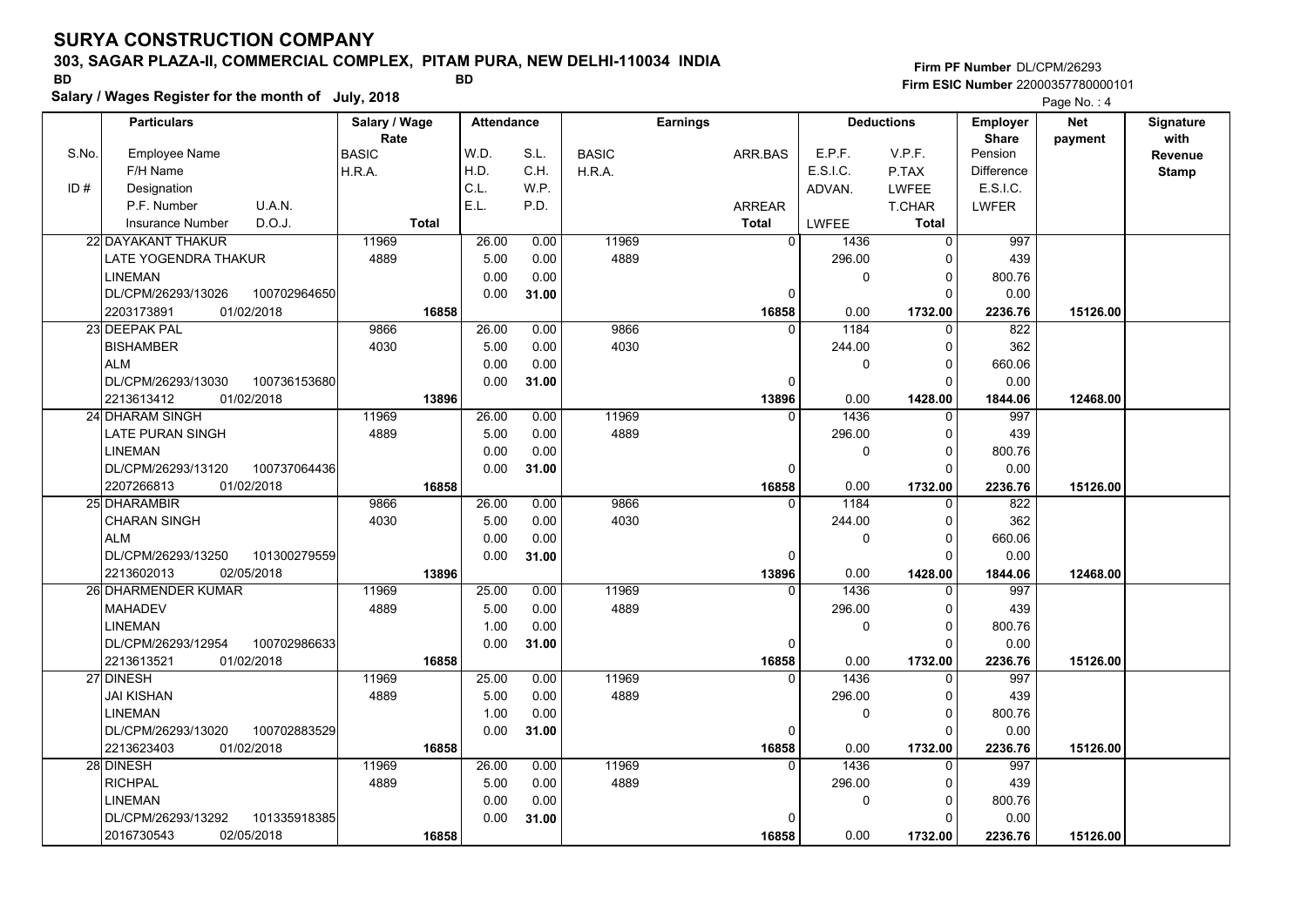## **303, SAGAR PLAZA-II, COMMERCIAL COMPLEX, PITAM PURA, NEW DELHI-110034 INDIA**

**Salary / Wages Register for the month of July, 2018 BD BD**

|       | Salary / Wages Register for the month of July, 2018 |               |                   |       |              |                 |             |                   | Page No.: 5       |            |              |
|-------|-----------------------------------------------------|---------------|-------------------|-------|--------------|-----------------|-------------|-------------------|-------------------|------------|--------------|
|       | <b>Particulars</b>                                  | Salary / Wage | <b>Attendance</b> |       |              | <b>Earnings</b> |             | <b>Deductions</b> | <b>Employer</b>   | <b>Net</b> | Signature    |
|       |                                                     | Rate          |                   |       |              |                 |             |                   | <b>Share</b>      | payment    | with         |
| S.No. | Employee Name                                       | <b>BASIC</b>  | W.D.              | S.L.  | <b>BASIC</b> | ARR.BAS         | E.P.F.      | V.P.F.            | Pension           |            | Revenue      |
|       | F/H Name                                            | H.R.A.        | H.D.              | C.H.  | H.R.A.       |                 | E.S.I.C.    | P.TAX             | <b>Difference</b> |            | <b>Stamp</b> |
| ID#   | Designation                                         |               | C.L.              | W.P.  |              |                 | ADVAN.      | <b>LWFEE</b>      | <b>E.S.I.C.</b>   |            |              |
|       | U.A.N.<br>P.F. Number                               |               | E.L.              | P.D.  |              | <b>ARREAR</b>   |             | <b>T.CHAR</b>     | LWFER             |            |              |
|       | D.O.J.<br><b>Insurance Number</b>                   | <b>Total</b>  |                   |       |              | <b>Total</b>    | LWFEE       | Total             |                   |            |              |
|       | 29 DINESH KUMAR                                     | 9866          | 26.00             | 0.00  | 9866         | $\mathbf 0$     | 1184        | $\mathbf 0$       | 822               |            |              |
|       | <b>JAMUNA DASS</b>                                  | 4030          | 5.00              | 0.00  | 4030         |                 | 244.00      | $\Omega$          | 362               |            |              |
|       | <b>ALM</b>                                          |               | 0.00              | 0.00  |              |                 | 0           | 0                 | 660.06            |            |              |
|       | 100702886927<br>DL/CPM/26293/12978                  |               | 0.00              | 31.00 |              | 0               |             | $\Omega$          | 0.00              |            |              |
|       | 01/02/2018<br>2211638153                            | 13896         |                   |       |              | 13896           | 0.00        | 1428.00           | 1844.06           | 12468.00   |              |
|       | 30 GUPTESHWAR PRASAD                                | 9866          | 26.00             | 0.00  | 9866         | 0               | 1184        | 0                 | 822               |            |              |
|       | <b>HARIDWAR RAM</b>                                 | 4030          | 5.00              | 0.00  | 4030         |                 | 244.00      | 0                 | 362               |            |              |
|       | <b>ALM</b>                                          |               | 0.00              | 0.00  |              |                 | $\mathbf 0$ | 0                 | 660.06            |            |              |
|       | DL/CPM/26293/12972<br>100702860205                  |               | 0.00              | 31.00 |              | 0               |             | $\Omega$          | 0.00              |            |              |
|       | 2206596548<br>01/02/2018                            | 13896         |                   |       |              | 13896           | 0.00        | 1428.00           | 1844.06           | 12468.00   |              |
|       | 31 HARISH                                           | 11969         | 26.00             | 0.00  | 11969        | $\mathbf{0}$    | 1436        | $\mathbf{0}$      | 997               |            |              |
|       | <b>RAMANAND</b>                                     | 4889          | 5.00              | 0.00  | 4889         |                 | 296.00      | 0                 | 439               |            |              |
|       | <b>LINEMAN</b>                                      |               | 0.00              | 0.00  |              |                 | 0           | 0                 | 800.76            |            |              |
|       | DL/CPM/26293/12958<br>100703178094                  |               | 0.00              | 31.00 |              | 0               |             | $\Omega$          | 0.00              |            |              |
|       | 2206582757<br>01/02/2018                            | 16858         |                   |       |              | 16858           | 0.00        | 1732.00           | 2236.76           | 15126.00   |              |
|       | 32 HIRA LAL                                         | 9866          | 26.00             | 0.00  | 9866         | 0               | 1184        | $\Omega$          | 822               |            |              |
|       | LATE ROSHAN LAL                                     | 4030          | 5.00              | 0.00  | 4030         |                 | 244.00      | 0                 | 362               |            |              |
|       | <b>ALM</b>                                          |               | 0.00              | 0.00  |              |                 | $\mathbf 0$ | $\mathbf 0$       | 660.06            |            |              |
|       | DL/CPM/26293/12973<br>100737067201                  |               | 0.00              | 31.00 |              | 0               |             | $\Omega$          | 0.00              |            |              |
|       | 2212840945<br>01/02/2018                            | 13896         |                   |       |              | 13896           | 0.00        | 1428.00           | 1844.06           | 12468.00   |              |
|       | 33 JAI BHAGWAN                                      | 11969         | 26.00             | 0.00  | 11969        | 0               | 1436        | 0                 | 997               |            |              |
|       | <b>ISHWAR SINGH</b>                                 | 4889          | 5.00              | 0.00  | 4889         |                 | 296.00      | 0                 | 439               |            |              |
|       | <b>LINEMAN</b>                                      |               | 0.00              | 0.00  |              |                 | $\mathbf 0$ | $\Omega$          | 800.76            |            |              |
|       | DL/CPM/26293/13079<br>100702873931                  |               | 0.00              | 31.00 |              | 0               |             | $\Omega$          | 0.00              |            |              |
|       | 2207259838<br>01/02/2018                            | 16858         |                   |       |              | 16858           | 0.00        | 1732.00           | 2236.76           | 15126.00   |              |
|       | 34 JITENDER                                         | 9866          | 26.00             | 0.00  | 9866         | $\mathbf{0}$    | 1184        | 0                 | 822               |            |              |
|       | LATE NAFE SINGH                                     | 4030          | 5.00              | 0.00  | 4030         |                 | 244.00      | 0                 | 362               |            |              |
|       | <b>ALM</b>                                          |               | 0.00              | 0.00  |              |                 | 0           | 0                 | 660.06            |            |              |
|       | DL/CPM/26293/13082<br>100919887344                  |               | 0.00              | 31.00 |              | 0               |             | $\Omega$          | 0.00              |            |              |
|       | 2016203338<br>01/02/2018                            | 13896         |                   |       |              | 13896           | 0.00        | 1428.00           | 1844.06           | 12468.00   |              |
|       | 35 KAMLESH KUMAR                                    | 9866          | 26.00             | 0.00  | 9866         | 0               | 1184        | $\Omega$          | 822               |            |              |
|       | <b>SAYAFAL</b>                                      | 4030          | 5.00              | 0.00  | 4030         |                 | 244.00      | 0                 | 362               |            |              |
|       | <b>ALM</b>                                          |               | 0.00              | 0.00  |              |                 | $\mathbf 0$ | 0                 | 660.06            |            |              |
|       | DL/CPM/26293/13125<br>100738267281                  |               | 0.00              | 31.00 |              | 0               |             | $\Omega$          | 0.00              |            |              |
|       | 2211693522<br>01/02/2018                            | 13896         |                   |       |              | 13896           | 0.00        | 1428.00           | 1844.06           | 12468.00   |              |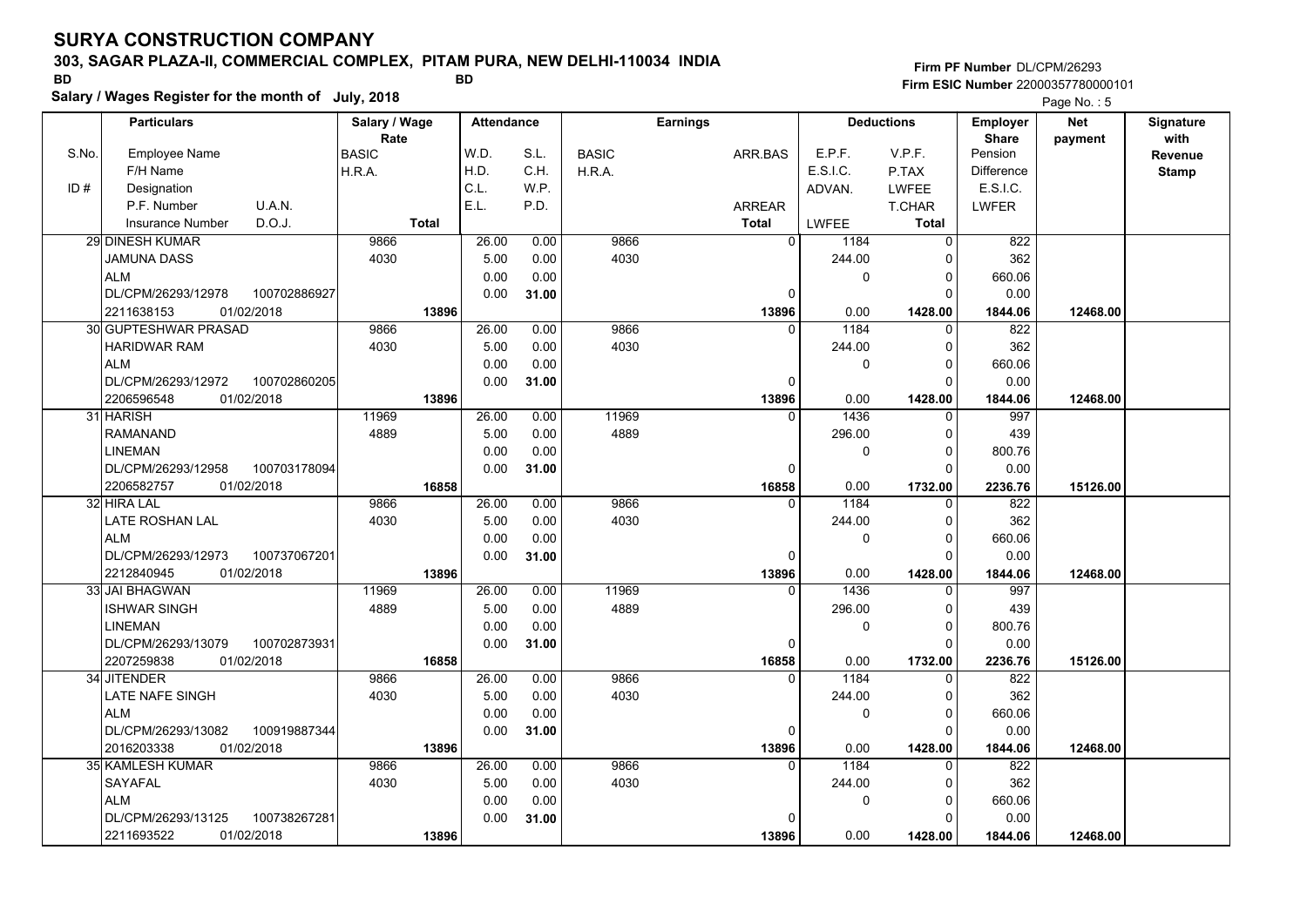### **303, SAGAR PLAZA-II, COMMERCIAL COMPLEX, PITAM PURA, NEW DELHI-110034 INDIA**

**Firm ESIC Number** 22000357780000101 **BD BD**

**Firm PF Number**DL/CPM/26293

|       | Salary / Wages Register for the month of July, 2018 |               |                   |       |              |                 |          |                   |                   | Page No.: 6 |                  |
|-------|-----------------------------------------------------|---------------|-------------------|-------|--------------|-----------------|----------|-------------------|-------------------|-------------|------------------|
|       | <b>Particulars</b>                                  | Salary / Wage | <b>Attendance</b> |       |              | <b>Earnings</b> |          | <b>Deductions</b> | <b>Employer</b>   | <b>Net</b>  | <b>Signature</b> |
|       |                                                     | Rate          |                   |       |              |                 |          |                   | <b>Share</b>      | payment     | with             |
| S.No. | <b>Employee Name</b>                                | <b>BASIC</b>  | W.D.              | S.L.  | <b>BASIC</b> | ARR.BAS         | E.P.F.   | V.P.F.            | Pension           |             | Revenue          |
|       | F/H Name                                            | H.R.A.        | H.D.              | C.H.  | H.R.A.       |                 | E.S.I.C. | P.TAX             | <b>Difference</b> |             | <b>Stamp</b>     |
| ID#   | Designation                                         |               | C.L.              | W.P.  |              |                 | ADVAN.   | LWFEE             | E.S.I.C.          |             |                  |
|       | P.F. Number<br>U.A.N.                               |               | E.L.              | P.D.  |              | <b>ARREAR</b>   |          | <b>T.CHAR</b>     | LWFER             |             |                  |
|       | D.O.J.<br><b>Insurance Number</b>                   | <b>Total</b>  |                   |       |              | <b>Total</b>    | LWFEE    | <b>Total</b>      |                   |             |                  |
|       | 36 KISHORI LAL                                      | 11969         | 25.00             | 0.00  | 11969        | $\mathbf 0$     | 1436     | 0                 | 997               |             |                  |
|       | <b>MOHAN LAL</b>                                    | 4889          | 5.00              | 0.00  | 4889         |                 | 296.00   | $\Omega$          | 439               |             |                  |
|       | <b>LINEMAN</b>                                      |               | 1.00              | 0.00  |              |                 | 0        | $\mathbf 0$       | 800.76            |             |                  |
|       | DL/CPM/26293/13123<br>100737333971                  |               | 0.00              | 31.00 |              | 0               |          | $\mathbf 0$       | 0.00              |             |                  |
|       | 2015969559<br>01/02/2018                            | 16858         |                   |       |              | 16858           | 0.00     | 1732.00           | 2236.76           | 15126.00    |                  |
|       | 37 KRISHAN                                          | 9866          | 26.00             | 0.00  | 9866         | $\Omega$        | 1184     | 0                 | 822               |             |                  |
|       | CHHOTE LAL                                          | 4030          | 5.00              | 0.00  | 4030         |                 | 244.00   | $\mathbf 0$       | 362               |             |                  |
|       | <b>ALM</b>                                          |               | 0.00              | 0.00  |              |                 | 0        | 0                 | 660.06            |             |                  |
|       | 100736241537<br>DL/CPM/26293/12962                  |               | 0.00              | 31.00 |              | 0               |          | $\mathbf 0$       | 0.00              |             |                  |
|       | 2213613427<br>01/02/2018                            | 13896         |                   |       |              | 13896           | 0.00     | 1428.00           | 1844.06           | 12468.00    |                  |
|       | <b>38 KRISHAN KUMAR</b>                             | 11969         | 26.00             | 0.00  | 11969        | $\Omega$        | 1436     | $\mathbf 0$       | 997               |             |                  |
|       | <b>RAM KALAN</b>                                    | 4889          | 5.00              | 0.00  | 4889         |                 | 296.00   | $\mathbf 0$       | 439               |             |                  |
|       | <b>LINEMAN</b>                                      |               | 0.00              | 0.00  |              |                 | 0        | $\mathbf 0$       | 800.76            |             |                  |
|       | DL/CPM/26293/13098<br>100737902222                  |               | 0.00              | 31.00 |              | 0               |          | $\Omega$          | 0.00              |             |                  |
|       | 01/02/2018<br>2212664400                            | 16858         |                   |       |              | 16858           | 0.00     | 1732.00           | 2236.76           | 15126.00    |                  |
|       | 39 KRISHAN KUMAR                                    | 9866          | 25.00             | 0.00  | 9866         | $\Omega$        | 1184     | 0                 | 822               |             |                  |
|       | LATE SHYAM LAL                                      | 4030          | 5.00              | 0.00  | 4030         |                 | 244.00   | 0                 | 362               |             |                  |
|       | <b>ALM</b>                                          |               | 1.00              | 0.00  |              |                 | 0        | $\mathbf 0$       | 660.06            |             |                  |
|       | DL/CPM/26293/13109<br>100737071420                  |               | 0.00              | 31.00 |              | 0               |          | $\mathbf 0$       | 0.00              |             |                  |
|       | 2213942143<br>01/02/2018                            | 13896         |                   |       |              | 13896           | 0.00     | 1428.00           | 1844.06           | 12468.00    |                  |
|       | 40 KRISHAN KUMAR                                    | 11969         | 24.00             | 0.00  | 11969        | 0               | 1436     | 0                 | 997               |             |                  |
|       | DEEP CHAND                                          | 4889          | 5.00              | 0.00  | 4889         |                 | 296.00   | $\mathbf 0$       | 439               |             |                  |
|       | <b>LINEMAN</b>                                      |               | 2.00              | 0.00  |              |                 | 0        | 0                 | 800.76            |             |                  |
|       | 100702788914<br>DL/CPM/26293/13019                  |               | 0.00              | 31.00 |              | 0               |          | $\Omega$          | 0.00              |             |                  |
|       | 2211620717<br>01/02/2018                            | 16858         |                   |       |              | 16858           | 0.00     | 1732.00           | 2236.76           | 15126.00    |                  |
|       | 41 KRISHAN PAL                                      | 9866          | 25.00             | 0.00  | 9866         | $\Omega$        | 1184     | $\Omega$          | 822               |             |                  |
|       | LAXMAN SINGH                                        | 4030          | 5.00              | 0.00  | 4030         |                 | 244.00   | $\mathbf 0$       | 362               |             |                  |
|       | <b>ALM</b>                                          |               | 1.00              | 0.00  |              |                 | 0        | $\mathbf 0$       | 660.06            |             |                  |
|       | DL/CPM/26293/13028<br>100737086852                  |               | 0.00              | 31.00 |              | 0               |          | $\Omega$          | 0.00              |             |                  |
|       | 1107262818<br>01/02/2018                            | 13896         |                   |       |              | 13896           | 0.00     | 1428.00           | 1844.06           | 12468.00    |                  |
|       | 42 KRISHAN RANA                                     | 11969         | 25.00             | 0.00  | 11969        | $\Omega$        | 1436     | 0                 | 997               |             |                  |
|       | <b>CHETRAM</b>                                      | 4889          | 5.00              | 0.00  | 4889         |                 | 296.00   | $\mathbf 0$       | 439               |             |                  |
|       | <b>LINEMAN</b>                                      |               | 1.00              | 0.00  |              |                 | 0        | $\mathbf 0$       | 800.76            |             |                  |
|       | DL/CPM/26293/13089<br>100736235682                  |               | 0.00              | 31.00 |              | 0               |          | $\Omega$          | 0.00              |             |                  |
|       | 01/02/2018<br>2213011525                            | 16858         |                   |       |              | 16858           | 0.00     | 1732.00           | 2236.76           | 15126.00    |                  |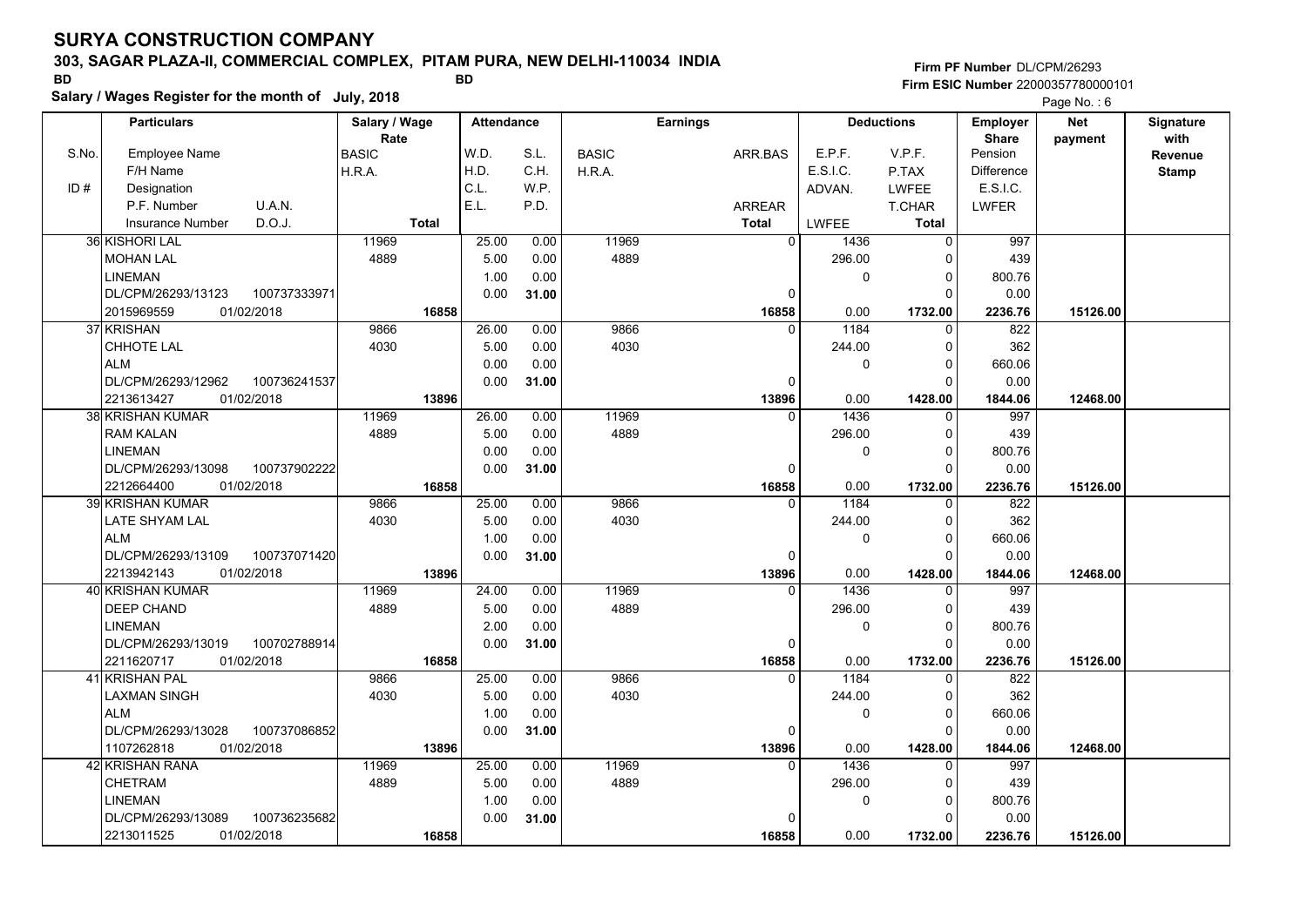## **303, SAGAR PLAZA-II, COMMERCIAL COMPLEX, PITAM PURA, NEW DELHI-110034 INDIA**

**Salary / Wages Register for the month of July, 2018 BD BD**

|       | Salary / Wages Register for the month of July, 2018 | Page No.: 7   |                   |       |              |                 |             |                   |                 |            |                  |
|-------|-----------------------------------------------------|---------------|-------------------|-------|--------------|-----------------|-------------|-------------------|-----------------|------------|------------------|
|       | <b>Particulars</b>                                  | Salary / Wage | <b>Attendance</b> |       |              | <b>Earnings</b> |             | <b>Deductions</b> | <b>Employer</b> | <b>Net</b> | <b>Signature</b> |
|       |                                                     | Rate          |                   |       |              |                 |             |                   | <b>Share</b>    | payment    | with             |
| S.No. | <b>Employee Name</b>                                | <b>BASIC</b>  | W.D.              | S.L.  | <b>BASIC</b> | ARR.BAS         | E.P.F.      | V.P.F.            | Pension         |            | Revenue          |
|       | F/H Name                                            | H.R.A.        | H.D.              | C.H.  | H.R.A.       |                 | E.S.I.C.    | P.TAX             | Difference      |            | <b>Stamp</b>     |
| ID#   | Designation                                         |               | C.L.              | WP.   |              |                 | ADVAN.      | <b>LWFEE</b>      | E.S.I.C.        |            |                  |
|       | U.A.N.<br>P.F. Number                               |               | E.L.              | P.D.  |              | <b>ARREAR</b>   |             | <b>T.CHAR</b>     | <b>LWFER</b>    |            |                  |
|       | D.O.J.<br><b>Insurance Number</b>                   | <b>Total</b>  |                   |       |              | <b>Total</b>    | LWFEE       | Total             |                 |            |                  |
|       | 43 LALIT                                            | 11969         | 26.00             | 0.00  | 11969        | $\mathbf 0$     | 1436        | $\mathbf 0$       | 997             |            |                  |
|       | <b>BASANT LAL</b>                                   | 4889          | 5.00              | 0.00  | 4889         |                 | 296.00      | 0                 | 439             |            |                  |
|       | LINEMAN                                             |               | 0.00              | 0.00  |              |                 | $\pmb{0}$   | 0                 | 800.76          |            |                  |
|       | 100702729325<br>DL/CPM/26293/13027                  |               | 0.00              | 31.00 |              | 0               |             | 0                 | 0.00            |            |                  |
|       | 2211645097<br>01/02/2018                            | 16858         |                   |       |              | 16858           | 0.00        | 1732.00           | 2236.76         | 15126.00   |                  |
|       | 44 LEKH RAJ                                         | 9866          | 26.00             | 0.00  | 9866         | 0               | 1184        | 0                 | 822             |            |                  |
|       | KAMAL SINGH                                         | 4030          | 5.00              | 0.00  | 4030         |                 | 244.00      | 0                 | 362             |            |                  |
|       | ALM                                                 |               | 0.00              | 0.00  |              |                 | 0           | $\Omega$          | 660.06          |            |                  |
|       | DL/CPM/26293/13031<br>100702914249                  |               | 0.00              | 31.00 |              | 0               |             | 0                 | 0.00            |            |                  |
|       | 2214039248<br>01/02/2018                            | 13896         |                   |       |              | 13896           | 0.00        | 1428.00           | 1844.06         | 12468.00   |                  |
|       | 45 LOKESH KUMAR                                     | 11969         | 26.00             | 0.00  | 11969        | $\Omega$        | 1436        | $\mathbf{0}$      | 997             |            |                  |
|       | <b>SARDARE</b>                                      | 4889          | 5.00              | 0.00  | 4889         |                 | 296.00      | 0                 | 439             |            |                  |
|       | <b>LINEMAN</b>                                      |               | 0.00              | 0.00  |              |                 | 0           | 0                 | 800.76          |            |                  |
|       | DL/CPM/26293/12953<br>100703243389                  |               | 0.00              | 31.00 |              | 0               |             | 0                 | 0.00            |            |                  |
|       | 01/02/2018<br>2213613192                            | 16858         |                   |       |              | 16858           | 0.00        | 1732.00           | 2236.76         | 15126.00   |                  |
|       | 46 MANI KANT JHA                                    | 9866          | 26.00             | 0.00  | 9866         | 0               | 1184        | 0                 | 822             |            |                  |
|       | LAKSHMI KANT JHA                                    | 4030          | 5.00              | 0.00  | 4030         |                 | 244.00      | 0                 | 362             |            |                  |
|       | ALM                                                 |               | 0.00              | 0.00  |              |                 | $\mathbf 0$ | 0                 | 660.06          |            |                  |
|       | 100702953022<br>DL/CPM/26293/13127                  |               | 0.00              | 31.00 |              | 0               |             | 0                 | 0.00            |            |                  |
|       | 2213654259<br>01/02/2018                            | 13896         |                   |       |              | 13896           | 0.00        | 1428.00           | 1844.06         | 12468.00   |                  |
|       | 47 MANJEET                                          | 9866          | 26.00             | 0.00  | 9866         | 0               | 1184        | $\Omega$          | 822             |            |                  |
|       | YAMUNA PRASAD                                       | 4030          | 5.00              | 0.00  | 4030         |                 | 244.00      | 0                 | 362             |            |                  |
|       | <b>ALM</b>                                          |               | 0.00              | 0.00  |              |                 | $\Omega$    | 0                 | 660.06          |            |                  |
|       | DL/CPM/26293/13018<br>100738908746                  |               | 0.00              | 31.00 |              | 0               |             | 0                 | 0.00            |            |                  |
|       | 2016108329<br>01/02/2018                            | 13896         |                   |       |              | 13896           | 0.00        | 1428.00           | 1844.06         | 12468.00   |                  |
|       | 48 MANOJ KUMAR                                      | 9866          | 15.00             | 0.00  | 7638         | $\Omega$        | 917         | $\mathbf 0$       | 636             |            |                  |
|       | LATE KARTAR SINGH                                   | 4030          | 3.00              | 0.00  | 3120         |                 | 189.00      | 0                 | 281             |            |                  |
|       | <b>ALM</b>                                          |               | 6.00              | 7.00  |              |                 | 0           | 0                 | 511.01          |            |                  |
|       | DL/CPM/26293/13080<br>100737056285                  |               | 0.00              | 24.00 |              | 0               |             | 0                 | 0.00            |            |                  |
|       | 2206579841<br>01/02/2018                            | 13896         |                   |       |              | 10758           | 0.00        | 1106.00           | 1428.01         | 9652.00    |                  |
|       | 49 MANOJ SINGH                                      | 9866          | 26.00             | 0.00  | 9866         | 0               | 1184        | 0                 | 822             |            |                  |
|       | <b>AJYOTI SINGH</b>                                 | 4030          | 5.00              | 0.00  | 4030         |                 | 244.00      | $\Omega$          | 362             |            |                  |
|       | ALM                                                 |               | 0.00              | 0.00  |              |                 | $\mathbf 0$ | 0                 | 660.06          |            |                  |
|       | DL/CPM/26293/12979<br>100735793927                  |               | 0.00              | 31.00 |              | 0               |             | 0                 | 0.00            |            |                  |
|       | 2207262252<br>01/02/2018                            | 13896         |                   |       |              | 13896           | 0.00        | 1428.00           | 1844.06         | 12468.00   |                  |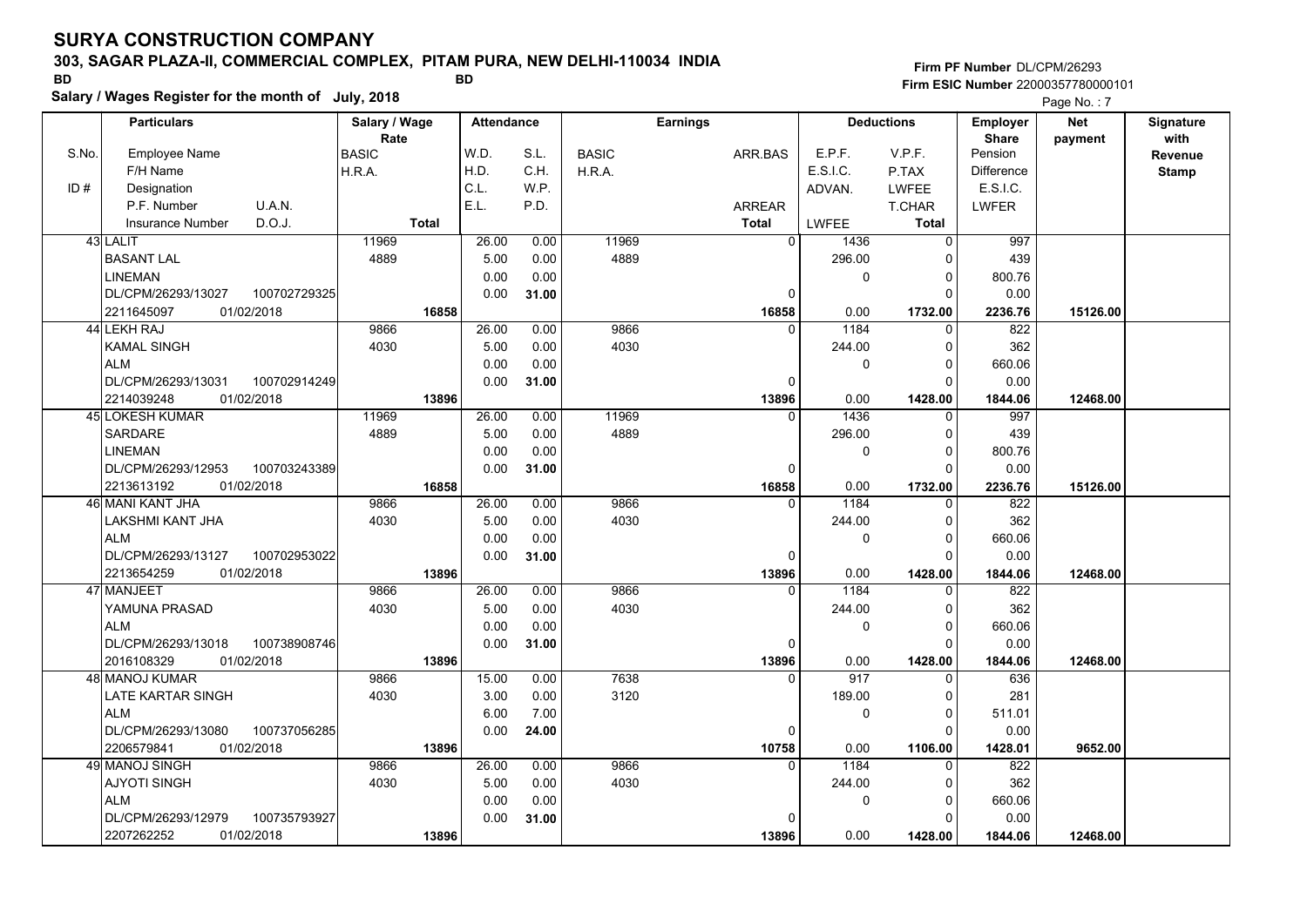### **303, SAGAR PLAZA-II, COMMERCIAL COMPLEX, PITAM PURA, NEW DELHI-110034 INDIA**

**Salary / Wages Register for the month of July, 2018 BD BD**

## **Firm PF Number**DL/CPM/26293**Firm ESIC Number** 22000357780000101

|       | <b>Particulars</b>       |              | Salary / Wage        |              | <b>Attendance</b> |       |              | <b>Earnings</b> |                        | <b>Deductions</b> | Employer                | <b>Net</b> | Signature       |
|-------|--------------------------|--------------|----------------------|--------------|-------------------|-------|--------------|-----------------|------------------------|-------------------|-------------------------|------------|-----------------|
| S.No. | <b>Employee Name</b>     |              | Rate<br><b>BASIC</b> |              | W.D.              | S.L.  | <b>BASIC</b> | ARR.BAS         | E.P.F.                 | V.P.F.            | <b>Share</b><br>Pension | payment    | with<br>Revenue |
|       | F/H Name                 |              | H.R.A.               |              | H.D.              | C.H.  | H.R.A.       |                 | E.S.I.C.               | P.TAX             | <b>Difference</b>       |            | <b>Stamp</b>    |
| ID#   | Designation              |              |                      |              | C.L.              | W.P.  |              |                 | ADVAN.                 | <b>LWFEE</b>      | E.S.I.C.                |            |                 |
|       | P.F. Number              | U.A.N.       |                      |              | E.L.              | P.D.  |              | <b>ARREAR</b>   |                        | <b>T.CHAR</b>     | <b>LWFER</b>            |            |                 |
|       | Insurance Number         | D.O.J.       |                      | <b>Total</b> |                   |       |              | <b>Total</b>    | LWFEE                  | <b>Total</b>      |                         |            |                 |
|       | 50 MANOJ SINGH           |              | 11969                |              | 26.00             | 0.00  | 11969        |                 | $\overline{0}$<br>1436 | $\mathbf 0$       | 997                     |            |                 |
|       | LATE SITA RAM SINGH      |              | 4889                 |              | 5.00              | 0.00  | 4889         |                 | 296.00                 | $\Omega$          | 439                     |            |                 |
|       | <b>LINEMAN</b>           |              |                      |              | 0.00              | 0.00  |              |                 |                        | 0<br>0            | 800.76                  |            |                 |
|       | DL/CPM/26293/13118       | 100737071719 |                      |              | 0.00              | 31.00 |              |                 | $\Omega$               | $\Omega$          | 0.00                    |            |                 |
|       | 2207262253<br>01/02/2018 |              |                      | 16858        |                   |       |              | 16858           | 0.00                   | 1732.00           | 2236.76                 | 15126.00   |                 |
|       | 51 MOHAN DASS            |              | 11969                |              | 26.00             | 0.00  | 11969        |                 | 1436<br>0              | 0                 | 997                     |            |                 |
|       | <b>MADAN LAL</b>         |              | 4889                 |              | 5.00              | 0.00  | 4889         |                 | 296.00                 | $\Omega$          | 439                     |            |                 |
|       | <b>LINEMAN</b>           |              |                      |              | 0.00              | 0.00  |              |                 |                        | $\mathbf 0$<br>0  | 800.76                  |            |                 |
|       | DL/CPM/26293/13097       | 100737145793 |                      |              | 0.00              | 31.00 |              |                 | $\Omega$               | $\Omega$          | 0.00                    |            |                 |
|       | 01/02/2018<br>2211620736 |              |                      | 16858        |                   |       |              | 16858           | 0.00                   | 1732.00           | 2236.76                 | 15126.00   |                 |
|       | 52 MOHAN KUMAR           |              | 9866                 |              | 26.00             | 0.00  | 9866         |                 | 1184<br>$\Omega$       | $\mathbf 0$       | 822                     |            |                 |
|       | <b>LATE RAM SOGRATH</b>  |              | 4030                 |              | 5.00              | 0.00  | 4030         |                 | 244.00                 | $\mathbf 0$       | 362                     |            |                 |
|       | <b>ALM</b>               |              |                      |              | 0.00              | 0.00  |              |                 |                        | $\mathbf 0$<br>0  | 660.06                  |            |                 |
|       | DL/CPM/26293/12994       | 100737066036 |                      |              | 0.00              | 31.00 |              |                 | 0                      | $\Omega$          | 0.00                    |            |                 |
|       | 2212257220<br>01/02/2018 |              |                      | 13896        |                   |       |              | 13896           | 0.00                   | 1428.00           | 1844.06                 | 12468.00   |                 |
|       | 53 MOHINDER KUMAR        |              | 11969                |              | 24.00             | 0.00  | 11969        |                 | 1436<br>0              | 0                 | 997                     |            |                 |
|       | <b>SHIV NATH</b>         |              | 4889                 |              | 5.00              | 0.00  | 4889         |                 | 296.00                 | $\mathbf 0$       | 439                     |            |                 |
|       | <b>LINEMAN</b>           |              |                      |              | 2.00              | 0.00  |              |                 |                        | $\Omega$<br>0     | 800.76                  |            |                 |
|       | DL/CPM/26293/12961       | 100998248440 |                      |              | 0.00              | 31.00 |              |                 | $\Omega$               | $\Omega$          | 0.00                    |            |                 |
|       | 2016123697<br>01/02/2018 |              |                      | 16858        |                   |       |              | 16858           | 0.00                   | 1732.00           | 2236.76                 | 15126.00   |                 |
|       | 54 MOMRAJ SINGH          |              | 11969                |              | 21.00             | 0.00  | 11969        |                 | 1436<br>$\Omega$       | $\Omega$          | 997                     |            |                 |
|       | <b>GANGOLA SINGH</b>     |              | 4889                 |              | 5.00              | 0.00  | 4889         |                 | 296.00                 | 0                 | 439                     |            |                 |
|       | <b>LINEMAN</b>           |              |                      |              | 5.00              | 0.00  |              |                 |                        | 0<br>$\mathbf 0$  | 800.76                  |            |                 |
|       | DL/CPM/26293/13230       | 100457717479 |                      |              | 0.00              | 31.00 |              |                 | 0                      | $\Omega$          | 0.00                    |            |                 |
|       | 2012818898<br>05/02/2018 |              |                      | 16858        |                   |       |              | 16858           | 0.00                   | 1732.00           | 2236.76                 | 15126.00   |                 |
|       | 55 MUKESH KUMAR          |              | 11969                |              | 24.00             | 0.00  | 11969        |                 | $\Omega$<br>1436       | $\Omega$          | 997                     |            |                 |
|       | <b>JAMNA DASS</b>        |              | 4889                 |              | 5.00              | 0.00  | 4889         |                 | 296.00                 | 0                 | 439                     |            |                 |
|       | <b>LINEMAN</b>           |              |                      |              | 2.00              | 0.00  |              |                 |                        | 0<br>$\mathbf 0$  | 800.76                  |            |                 |
|       | DL/CPM/26293/13122       | 100917995670 |                      |              | 0.00              | 31.00 |              |                 | 0                      | $\Omega$          | 0.00                    |            |                 |
|       | 01/02/2018<br>2213773553 |              |                      | 16858        |                   |       |              | 16858           | 0.00                   | 1732.00           | 2236.76                 | 15126.00   |                 |
|       | 56 MUNNA KUMAR SHAH      |              | 11969                |              | 26.00             | 0.00  | 11969        |                 | 1436<br>$\Omega$       | $\Omega$          | 997                     |            |                 |
|       | LAL MANOHAR SHAH         |              | 4889                 |              | 5.00              | 0.00  | 4889         |                 | 296.00                 | 0                 | 439                     |            |                 |
|       | <b>LINEMAN</b>           |              |                      |              | 0.00              | 0.00  |              |                 |                        | 0<br>0            | 800.76                  |            |                 |
|       | DL/CPM/26293/13086       | 100702954366 |                      |              | 0.00              | 31.00 |              |                 |                        | $\Omega$          | 0.00                    |            |                 |
|       | 01/02/2018<br>2207266043 |              |                      | 16858        |                   |       |              | 16858           | 0.00                   | 1732.00           | 2236.76                 | 15126.00   |                 |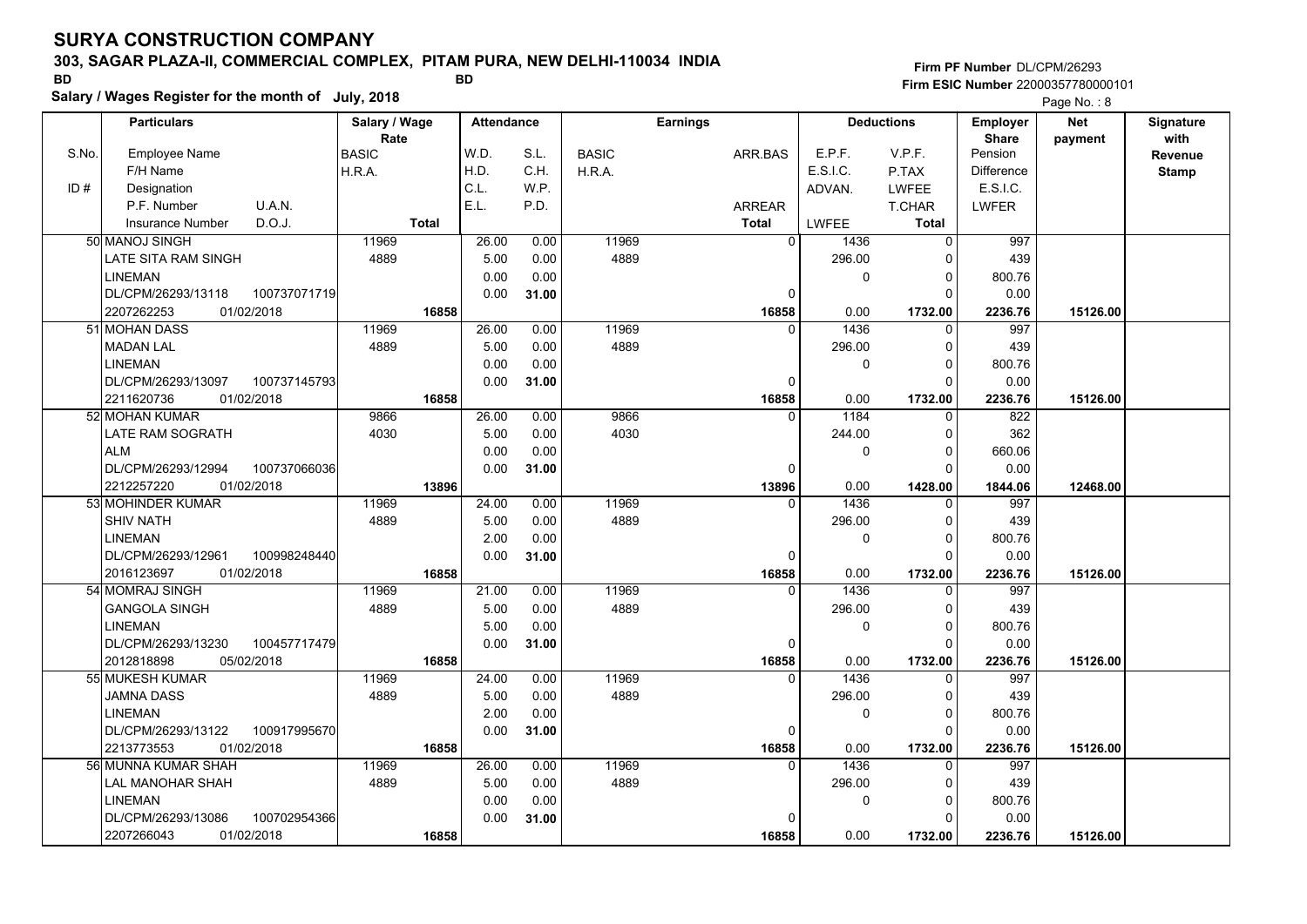## **303, SAGAR PLAZA-II, COMMERCIAL COMPLEX, PITAM PURA, NEW DELHI-110034 INDIA**

**Salary / Wages Register for the month of July, 2018 BD BD**

**Firm PF Number**DL/CPM/26293**Firm ESIC Number** 22000357780000101

|       | <b>Particulars</b>                 | Salary / Wage        | <b>Attendance</b> |       |              | <b>Earnings</b> |                  | <b>Deductions</b> | <b>Employer</b>         | <b>Net</b> | Signature       |
|-------|------------------------------------|----------------------|-------------------|-------|--------------|-----------------|------------------|-------------------|-------------------------|------------|-----------------|
| S.No. | Employee Name                      | Rate<br><b>BASIC</b> | W.D.              | S.L.  | <b>BASIC</b> | ARR.BAS         | E.P.F.           | V.P.F.            | <b>Share</b><br>Pension | payment    | with<br>Revenue |
|       | F/H Name                           | H.R.A.               | H.D.              | C.H.  | H.R.A.       |                 | E.S.I.C.         | P.TAX             | <b>Difference</b>       |            | <b>Stamp</b>    |
| ID#   | Designation                        |                      | C.L.              | W.P.  |              |                 | ADVAN.           | <b>LWFEE</b>      | E.S.I.C.                |            |                 |
|       | U.A.N.<br>P.F. Number              |                      | E.L.              | P.D.  |              | ARREAR          |                  | T.CHAR            | <b>LWFER</b>            |            |                 |
|       | D.O.J.<br><b>Insurance Number</b>  | <b>Total</b>         |                   |       |              | <b>Total</b>    | <b>LWFEE</b>     | Total             |                         |            |                 |
|       | 57 MURALI MANOHAR                  | 9866                 | 26.00             | 0.00  | 9866         |                 | 0 <br>1184       | $\mathbf 0$       | 822                     |            |                 |
|       | <b>JAGAN NATH</b>                  | 4030                 | 5.00              | 0.00  | 4030         |                 | 244.00           | $\Omega$          | 362                     |            |                 |
|       | <b>ALM</b>                         |                      | 0.00              | 0.00  |              |                 | 0                | $\Omega$          | 660.06                  |            |                 |
|       | 100736694104<br>DL/CPM/26293/13028 |                      | 0.00              | 31.00 |              |                 | 0                | $\Omega$          | 0.00                    |            |                 |
|       | 01/02/2018<br>2213613235           | 13896                |                   |       |              | 13896           | 0.00             | 1428.00           | 1844.06                 | 12468.00   |                 |
|       | 58 NARENDER                        | 11969                | 26.00             | 0.00  | 11969        |                 | 1436<br>$\Omega$ | $\Omega$          | 997                     |            |                 |
|       | <b>LATE OM PRAKASH</b>             | 4889                 | 5.00              | 0.00  | 4889         |                 | 296.00           | $\Omega$          | 439                     |            |                 |
|       | <b>LINEMAN</b>                     |                      | 0.00              | 0.00  |              |                 | 0                | $\Omega$          | 800.76                  |            |                 |
|       | DL/CPM/26293/13099<br>100737063030 |                      | 0.00              | 31.00 |              |                 | $\Omega$         | $\Omega$          | 0.00                    |            |                 |
|       | 2213623392<br>01/02/2018           | 16858                |                   |       |              | 16858           | 0.00             | 1732.00           | 2236.76                 | 15126.00   |                 |
|       | 59 NARENDER                        | 11969                | 25.00             | 0.00  | 11969        |                 | 1436<br>$\Omega$ | $\Omega$          | 997                     |            |                 |
|       | <b>RAMKANWAR</b>                   | 4889                 | 5.00              | 0.00  | 4889         |                 | 296.00           | $\Omega$          | 439                     |            |                 |
|       | <b>LINEMAN</b>                     |                      | 1.00              | 0.00  |              |                 | 0                | $\Omega$          | 800.76                  |            |                 |
|       | DL/CPM/26293/13101<br>100703195177 |                      | 0.00              | 31.00 |              |                 | 0                | $\Omega$          | 0.00                    |            |                 |
|       | 2213613507<br>01/02/2018           | 16858                |                   |       |              | 16858           | 0.00             | 1732.00           | 2236.76                 | 15126.00   |                 |
|       | 60 NARESH                          | 9866                 | 25.00             | 0.00  | 9866         |                 | 1184<br>$\Omega$ | $\Omega$          | 822                     |            |                 |
|       | <b>OM PRAKASH</b>                  | 4030                 | 5.00              | 0.00  | 4030         |                 | 244.00           | $\mathbf 0$       | 362                     |            |                 |
|       | <b>ALM</b>                         |                      | 1.00              | 0.00  |              |                 | 0                | $\Omega$          | 660.06                  |            |                 |
|       | DL/CPM/26293/13113<br>100922852235 |                      | 0.00              | 31.00 |              |                 | 0                | $\Omega$          | 0.00                    |            |                 |
|       | 01/02/2018<br>2016187556           | 13896                |                   |       |              | 13896           | 0.00             | 1428.00           | 1844.06                 | 12468.00   |                 |
|       | 61 NARESH                          | 9866                 | 17.00             | 0.00  | 8593         |                 | 1031<br>$\Omega$ | $\Omega$          | 716                     |            |                 |
|       | <b>ISHWAR SINGH</b>                | 4030                 | 4.00              | 0.00  | 3510         |                 | 212.00           | $\Omega$          | 315                     |            |                 |
|       | <b>ALM</b>                         |                      | 6.00              | 4.00  |              |                 | 0                | $\mathbf 0$       | 574.89                  |            |                 |
|       | 100917699480<br>DL/CPM/26293/13037 |                      | 0.00              | 27.00 |              |                 | 0                | $\Omega$          | 0.00                    |            |                 |
|       | 01/02/2018<br>2016179194           | 13896                |                   |       |              | 12103           | 0.00             | 1243.00           | 1605.89                 | 10860.00   |                 |
|       | 62 NARESH KUMAR                    | 9866                 | 26.00             | 0.00  | 9866         |                 | 1184<br>$\Omega$ | $\Omega$          | 822                     |            |                 |
|       | <b>LATE PRAHLAD</b>                | 4030                 | 5.00              | 0.00  | 4030         |                 | 244.00           | $\Omega$          | 362                     |            |                 |
|       | <b>ALM</b>                         |                      | 0.00              | 0.00  |              |                 | 0                | $\Omega$          | 660.06                  |            |                 |
|       | 100702962048<br>DL/CPM/26293/13126 |                      | 0.00              | 31.00 |              |                 | 0                | $\Omega$          | 0.00                    |            |                 |
|       | 1110045411<br>01/02/2018           | 13896                |                   |       |              | 13896           | 0.00             | 1428.00           | 1844.06                 | 12468.00   |                 |
|       | 63 NAROTTAM KUMAR SHARMA           | 11969                | 25.00             | 0.00  | 11969        |                 | 1436<br>$\Omega$ | $\mathbf 0$       | 997                     |            |                 |
|       | BAJRANG LAL SHARMA                 | 4889                 | 5.00              | 0.00  | 4889         |                 | 296.00           | 0                 | 439                     |            |                 |
|       | <b>LINEMAN</b>                     |                      | 1.00              | 0.00  |              |                 | 0                | $\Omega$          | 800.76                  |            |                 |
|       | DL/CPM/26293/13021<br>100735997798 |                      | 0.00              | 31.00 |              |                 | 0                | $\Omega$          | 0.00                    |            |                 |
|       | 2213613399<br>01/02/2018           | 16858                |                   |       |              | 16858           | 0.00             | 1732.00           | 2236.76                 | 15126.00   |                 |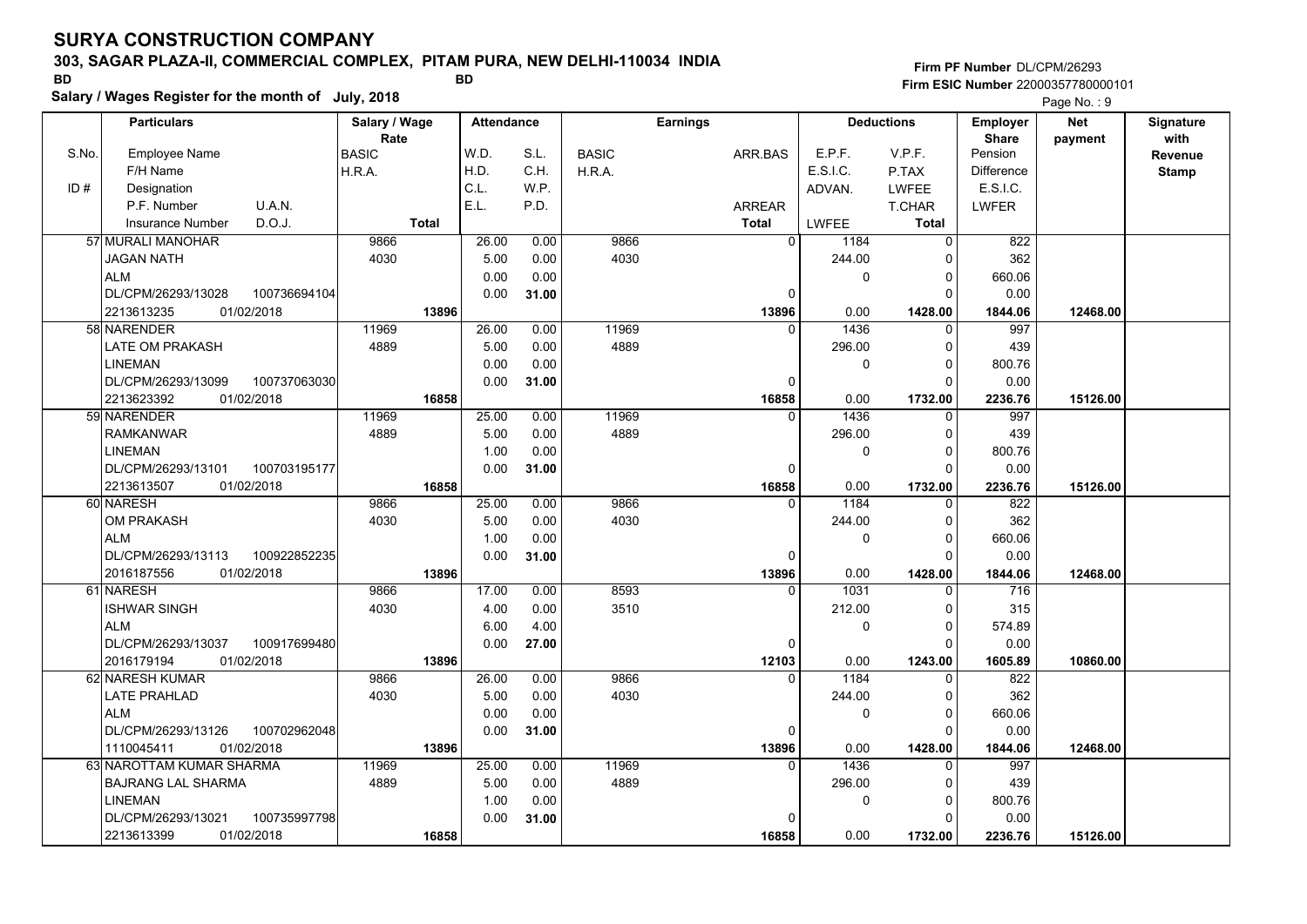### **303, SAGAR PLAZA-II, COMMERCIAL COMPLEX, PITAM PURA, NEW DELHI-110034 INDIA**

**Salary / Wages Register for the month of July, 2018 BD BD**

## **Firm PF Number**DL/CPM/26293**Firm ESIC Number** 22000357780000101

|       | <b>Particulars</b>                 | Salary / Wage        | <b>Attendance</b> |       |              | <b>Earnings</b> |                        | <b>Deductions</b> | <b>Employer</b>         | <b>Net</b> | Signature       |
|-------|------------------------------------|----------------------|-------------------|-------|--------------|-----------------|------------------------|-------------------|-------------------------|------------|-----------------|
| S.No. | Employee Name                      | Rate<br><b>BASIC</b> | W.D.              | S.L.  | <b>BASIC</b> | ARR.BAS         | E.P.F.                 | V.P.F.            | <b>Share</b><br>Pension | payment    | with<br>Revenue |
|       | F/H Name                           | H.R.A.               | H.D.              | C.H.  | H.R.A.       |                 | E.S.I.C.               | P.TAX             | <b>Difference</b>       |            | <b>Stamp</b>    |
| ID#   | Designation                        |                      | C.L.              | W.P.  |              |                 | ADVAN.                 | LWFEE             | E.S.I.C.                |            |                 |
|       | P.F. Number<br>U.A.N.              |                      | E.L.              | P.D.  |              | <b>ARREAR</b>   |                        | <b>T.CHAR</b>     | <b>LWFER</b>            |            |                 |
|       | D.O.J.<br><b>Insurance Number</b>  | <b>Total</b>         |                   |       |              | <b>Total</b>    | <b>LWFEE</b>           | <b>Total</b>      |                         |            |                 |
|       | 64 OM KANWAR                       | 11969                | 26.00             | 0.00  | 11969        |                 | $\overline{0}$<br>1436 | $\Omega$          | 997                     |            |                 |
|       | LATE SURENDER KUMAR                | 4889                 | 5.00              | 0.00  | 4889         |                 | 296.00                 | 0                 | 439                     |            |                 |
|       | <b>FOREMAN</b>                     |                      | 0.00              | 0.00  |              |                 | 0                      | $\Omega$          | 800.76                  |            |                 |
|       | 100702964201<br>DL/CPM/26293/13083 |                      | 0.00              | 31.00 |              | $\Omega$        |                        | $\Omega$          | 0.00                    |            |                 |
|       | 01/02/2018<br>2211620762           | 16858                |                   |       |              | 16858           | 0.00                   | 1732.00           | 2236.76                 | 15126.00   |                 |
|       | 65 PANKAJ KUMAR CHAUDHARY          | 9866                 | 26.00             | 0.00  | 9866         | $\Omega$        | 1184                   | $\Omega$          | 822                     |            |                 |
|       | LATE RAMISHWAR CAHUDHARY           | 4030                 | 5.00              | 0.00  | 4030         |                 | 244.00                 | 0                 | 362                     |            |                 |
|       | <b>ALM</b>                         |                      | 0.00              | 0.00  |              |                 | 0                      | $\Omega$          | 660.06                  |            |                 |
|       | DL/CPM/26293/13036<br>100888739386 |                      | 0.00              | 31.00 |              | 0               |                        | $\Omega$          | 0.00                    |            |                 |
|       | 2211754347<br>01/02/2018           | 13896                |                   |       |              | 13896           | 0.00                   | 1428.00           | 1844.06                 | 12468.00   |                 |
|       | 66 PARMOD KUMAR                    | 9866                 | 25.00             | 0.00  | 9866         |                 | 1184<br>$\Omega$       | $\Omega$          | 822                     |            |                 |
|       | <b>DILBAG SINGH</b>                | 4030                 | 5.00              | 0.00  | 4030         |                 | 244.00                 | $\Omega$          | 362                     |            |                 |
|       | <b>ALM</b>                         |                      | 1.00              | 0.00  |              |                 | 0                      | $\mathbf 0$       | 660.06                  |            |                 |
|       | DL/CPM/26293/13128<br>100736374254 |                      | 0.00              | 31.00 |              | $\Omega$        |                        | $\Omega$          | 0.00                    |            |                 |
|       | 01/02/2018<br>2213613161           | 13896                |                   |       |              | 13896           | 0.00                   | 1428.00           | 1844.06                 | 12468.00   |                 |
|       | 67 PAWAN KUMAR                     | 9866                 | 26.00             | 0.00  | 9866         | 0               | 1184                   | 0                 | 822                     |            |                 |
|       | <b>SAT NARAYAN</b>                 | 4030                 | 5.00              | 0.00  | 4030         |                 | 244.00                 | $\Omega$          | 362                     |            |                 |
|       | <b>ALM</b>                         |                      | 0.00              | 0.00  |              |                 | 0                      | $\Omega$          | 660.06                  |            |                 |
|       | DL/CPM/26293/13106<br>100738243292 |                      | 0.00              | 31.00 |              | $\Omega$        |                        | $\Omega$          | 0.00                    |            |                 |
|       | 2212357329<br>01/02/2018           | 13896                |                   |       |              | 13896           | 0.00                   | 1428.00           | 1844.06                 | 12468.00   |                 |
|       | 68 PRAMOD                          | 11969                | 26.00             | 0.00  | 11969        | $\Omega$        | 1436                   | $\Omega$          | 997                     |            |                 |
|       | <b>DAYASHANKAR</b>                 | 4889                 | 5.00              | 0.00  | 4889         |                 | 296.00                 | $\Omega$          | 439                     |            |                 |
|       | <b>LINEMAN</b>                     |                      | 0.00              | 0.00  |              |                 | 0                      | $\Omega$          | 800.76                  |            |                 |
|       | DL/CPM/26293/13092<br>100702787828 |                      | 0.00              | 31.00 |              | $\Omega$        |                        | $\Omega$          | 0.00                    |            |                 |
|       | 01/02/2018<br>2206578134           | 16858                |                   |       |              | 16858           | 0.00                   | 1732.00           | 2236.76                 | 15126.00   |                 |
|       | 69 PRITAM SINGH                    | 9866                 | 24.00             | 0.00  | 9866         | $\Omega$        | 1184                   | O                 | 822                     |            |                 |
|       | PREM SINGH                         | 4030                 | 5.00              | 0.00  | 4030         |                 | 244.00                 | $\Omega$          | 362                     |            |                 |
|       | <b>ALM</b>                         |                      | 2.00              | 0.00  |              |                 | 0                      | $\mathbf 0$       | 660.06                  |            |                 |
|       | 100737736814<br>DL/CPM/26293/13110 |                      | 0.00              | 31.00 |              | 0               |                        | $\Omega$          | 0.00                    |            |                 |
|       | 01/02/2018<br>2213613240           | 13896                |                   |       |              | 13896           | 0.00                   | 1428.00           | 1844.06                 | 12468.00   |                 |
|       | 70 PYARE LAL                       | 11969                | 26.00             | 0.00  | 11969        |                 | 1436<br>$\Omega$       | $\Omega$          | 997                     |            |                 |
|       | <b>MURARI LAL</b>                  | 4889                 | 5.00              | 0.00  | 4889         |                 | 296.00                 | 0                 | 439                     |            |                 |
|       | <b>LINEMAN</b>                     |                      | 0.00              | 0.00  |              |                 | 0                      | $\mathbf 0$       | 800.76                  |            |                 |
|       | 100703045736<br>DL/CPM/26293/13084 |                      | 0.00              | 31.00 |              |                 |                        | $\Omega$          | 0.00                    |            |                 |
|       | 2213832720<br>01/02/2018           | 16858                |                   |       |              | 16858           | 0.00                   | 1732.00           | 2236.76                 | 15126.00   |                 |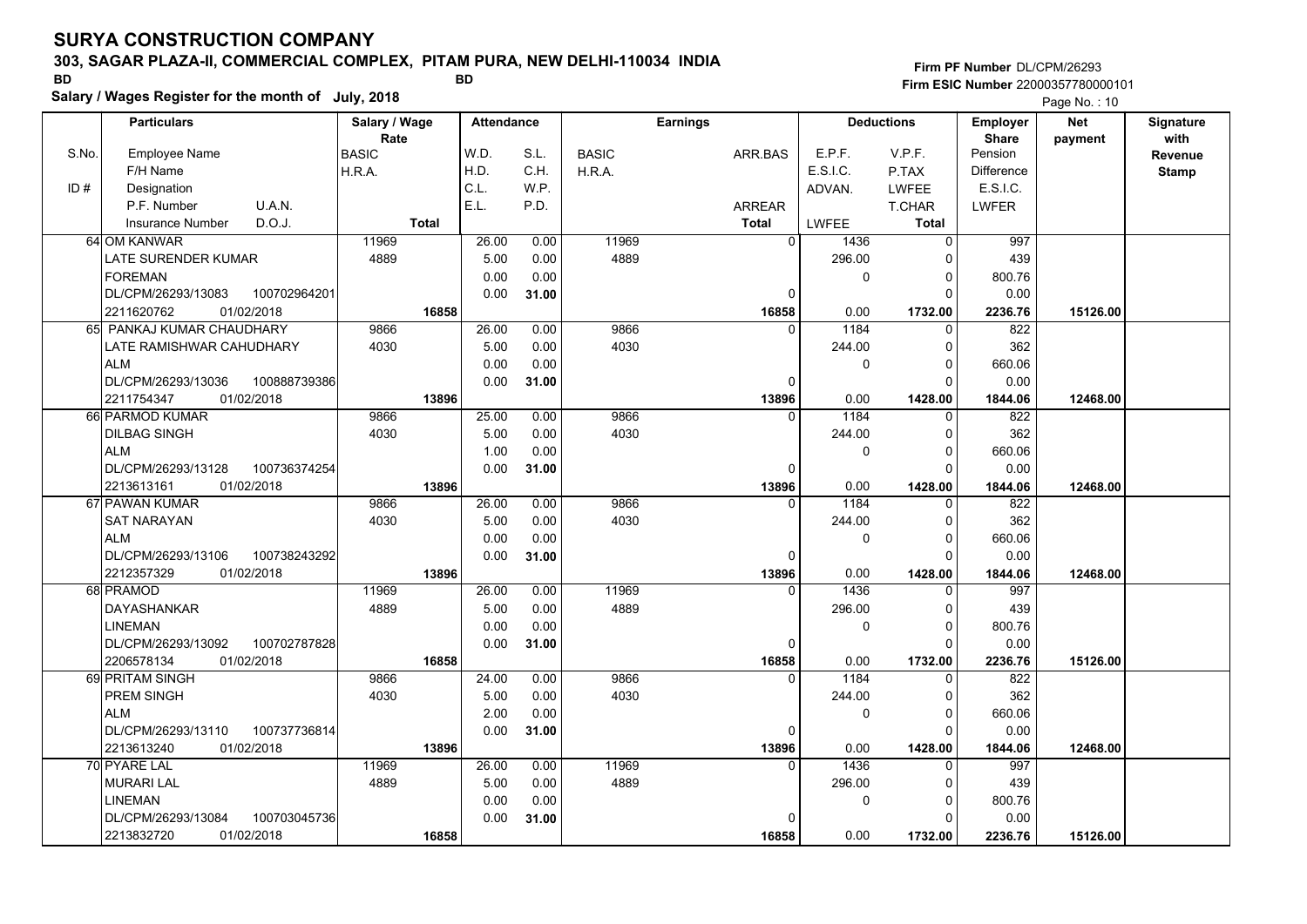## **303, SAGAR PLAZA-II, COMMERCIAL COMPLEX, PITAM PURA, NEW DELHI-110034 INDIA**

| <b>BD</b> |                                                     | <b>BD</b>             |                   | Firm ESIC Number 22000357780000101 |              |                 |              |                   |                          |                       |                   |
|-----------|-----------------------------------------------------|-----------------------|-------------------|------------------------------------|--------------|-----------------|--------------|-------------------|--------------------------|-----------------------|-------------------|
|           | Salary / Wages Register for the month of July, 2018 |                       |                   |                                    |              |                 |              |                   |                          | Page No.: 11          |                   |
|           | <b>Particulars</b>                                  | Salary / Wage<br>Rate | <b>Attendance</b> |                                    |              | <b>Earnings</b> |              | <b>Deductions</b> | Employer<br><b>Share</b> | <b>Net</b><br>payment | Signature<br>with |
| S.No.     | <b>Employee Name</b>                                | <b>BASIC</b>          | W.D.              | S.L.                               | <b>BASIC</b> | ARR.BAS         | E.P.F.       | V.P.F.            | Pension                  |                       | Revenue           |
|           | F/H Name                                            | H.R.A.                | H.D.              | C.H.                               | H.R.A.       |                 | E.S.I.C.     | P.TAX             | Difference               |                       | <b>Stamp</b>      |
| ID#       | Designation                                         |                       | C.L.              | W.P.                               |              |                 | ADVAN.       | <b>LWFEE</b>      | E.S.I.C.                 |                       |                   |
|           | U.A.N.<br>P.F. Number                               |                       | E.L.              | P.D.                               |              | <b>ARREAR</b>   |              | T.CHAR            | <b>LWFER</b>             |                       |                   |
|           | D.O.J.<br><b>Insurance Number</b>                   | <b>Total</b>          |                   |                                    |              | <b>Total</b>    | <b>LWFEE</b> | <b>Total</b>      |                          |                       |                   |
|           | 71 PYARE LAL                                        | 11969                 | 26.00             | 0.00                               | 11969        | $\mathbf 0$     | 1436         | $\mathbf 0$       | 997                      |                       |                   |
|           | LATE UJAGAR LAL                                     | 4889                  | 5.00              | 0.00                               | 4889         |                 | 296.00       | $\Omega$          | 439                      |                       |                   |
|           | <b>FOREMAN</b>                                      |                       | 0.00              | 0.00                               |              |                 | $\Omega$     | 0                 | 800.76                   |                       |                   |
|           | DL/CPM/26293/13116<br>100702964388                  |                       | 0.00              | 31.00                              |              | 0               |              | $\Omega$          | 0.00                     |                       |                   |
|           | 2212969874<br>01/02/2018                            | 16858                 |                   |                                    |              | 16858           | 0.00         | 1732.00           | 2236.76                  | 15126.00              |                   |
|           | 72 RAFFIK                                           | 11969                 | 25.00             | 0.00                               | 11969        | $\Omega$        | 1436         | $\Omega$          | 997                      |                       |                   |
|           | <b>ROSHAN</b>                                       | 4889                  | 5.00              | 0.00                               | 4889         |                 | 296.00       | $\Omega$          | 439                      |                       |                   |
|           | <b>LINEMAN</b>                                      |                       | 1.00              | 0.00                               |              |                 | 0            | $\Omega$          | 800.76                   |                       |                   |
|           | DL/CPM/26293/13093<br>100703217785                  |                       | 0.00              | 31.00                              |              | $\mathbf 0$     |              | $\Omega$          | 0.00                     |                       |                   |
|           | 2213737935<br>01/02/2018                            | 16858                 |                   |                                    |              | 16858           | 0.00         | 1732.00           | 2236.76                  | 15126.00              |                   |
|           | 73 RAHUL                                            | 9866                  | 21.00             | 0.00                               | 9866         | $\Omega$        | 1184         | $\Omega$          | 822                      |                       |                   |
|           | OMNARAYAN                                           | 4030                  | 4.00              | 0.00                               | 4030         |                 | 244.00       | $\Omega$          | 362                      |                       |                   |
|           | <b>ALM</b>                                          |                       | 1.00              | 0.00                               |              |                 | $\Omega$     | $\Omega$          | 660.06                   |                       |                   |
|           | DL/CPM/26293/13111<br>100922838744                  |                       | 5.00              | 31.00                              |              | 0               |              | $\Omega$          | 0.00                     |                       |                   |
|           | 2016178306<br>01/02/2018                            | 13896                 |                   |                                    |              | 13896           | 0.00         | 1428.00           | 1844.06                  | 12468.00              |                   |
|           | 74 RAJ KUMAR                                        | 11969                 | 25.00             | 0.00                               | 11969        | $\Omega$        | 1436         | $\Omega$          | $\overline{997}$         |                       |                   |
|           | <b>LATE ROSHAN LAL</b>                              | 4889                  | 5.00              | 0.00                               | 4889         |                 | 296.00       | 0                 | 439                      |                       |                   |
|           | <b>LINEMAN</b>                                      |                       | 1.00              | 0.00                               |              |                 | $\mathbf 0$  | $\Omega$          | 800.76                   |                       |                   |
|           | DL/CPM/26293/13119<br>100737067217                  |                       | 0.00              | 31.00                              |              | 0               |              | $\Omega$          | 0.00                     |                       |                   |
|           | 2213613329<br>01/02/2018                            | 16858                 |                   |                                    |              | 16858           | 0.00         | 1732.00           | 2236.76                  | 15126.00              |                   |
|           | 75 RAJ PAL                                          | 9866                  | 26.00             | 0.00                               | 9866         | $\mathbf{0}$    | 1184         | $\mathbf{0}$      | 822                      |                       |                   |
|           | <b>DEEP CHAND</b>                                   | 4030                  | 5.00              | 0.00                               | 4030         |                 | 244.00       | $\Omega$          | 362                      |                       |                   |
|           | <b>ALM</b>                                          |                       | 0.00              | 0.00                               |              |                 | $\mathbf{0}$ | $\Omega$          | 660.06                   |                       |                   |
|           | DL/CPM/26293/13104<br>100736315198                  |                       | 0.00              | 31.00                              |              | 0               |              | $\Omega$          | 0.00                     |                       |                   |
|           | 2213613207<br>01/02/2018                            | 13896                 |                   |                                    |              | 13896           | 0.00         | 1428.00           | 1844.06                  | 12468.00              |                   |
|           | 76 RAJBEER                                          | 9866                  | 26.00             | 0.00                               | 9866         | $\Omega$        | 1184         | $\Omega$          | 822                      |                       |                   |
|           | <b>NATHU RAM</b>                                    | 4030                  | 5.00              | 0.00                               | 4030         |                 | 244.00       | $\Omega$          | 362                      |                       |                   |
|           | <b>ALM</b>                                          |                       | 0.00              | 0.00                               |              |                 | $\mathbf{0}$ | 0                 | 660.06                   |                       |                   |
|           | DL/CPM/26293/13186<br>101178216577                  |                       | 0.00              | 31.00                              |              | 0               |              | $\Omega$          | 0.00                     |                       |                   |
|           | 2016737965<br>01/02/2018                            | 13896                 |                   |                                    |              | 13896           | 0.00         | 1428.00           | 1844.06                  | 12468.00              |                   |
|           | 77 RAJENDER                                         | 11969                 | 24.00             | 0.00                               | 11969        | $\Omega$        | 1436         | $\Omega$          | 997                      |                       |                   |
|           | <b>ISHWAR SINGH</b>                                 | 4889                  | 5.00              | 0.00                               | 4889         |                 | 296.00       | $\Omega$          | 439                      |                       |                   |
|           | <b>LINEMAN</b>                                      |                       | 2.00              | 0.00                               |              |                 | $\Omega$     | $\Omega$          | 800.76                   |                       |                   |
|           | DL/CPM/26293/13223<br>100702873977                  |                       | 0.00              | 31.00                              |              | 0               |              |                   | 0.00                     |                       |                   |
|           | 2213623431<br>01/02/2018                            | 16858                 |                   |                                    |              | 16858           | 0.00         | 1732.00           | 2236.76                  | 15126.00              |                   |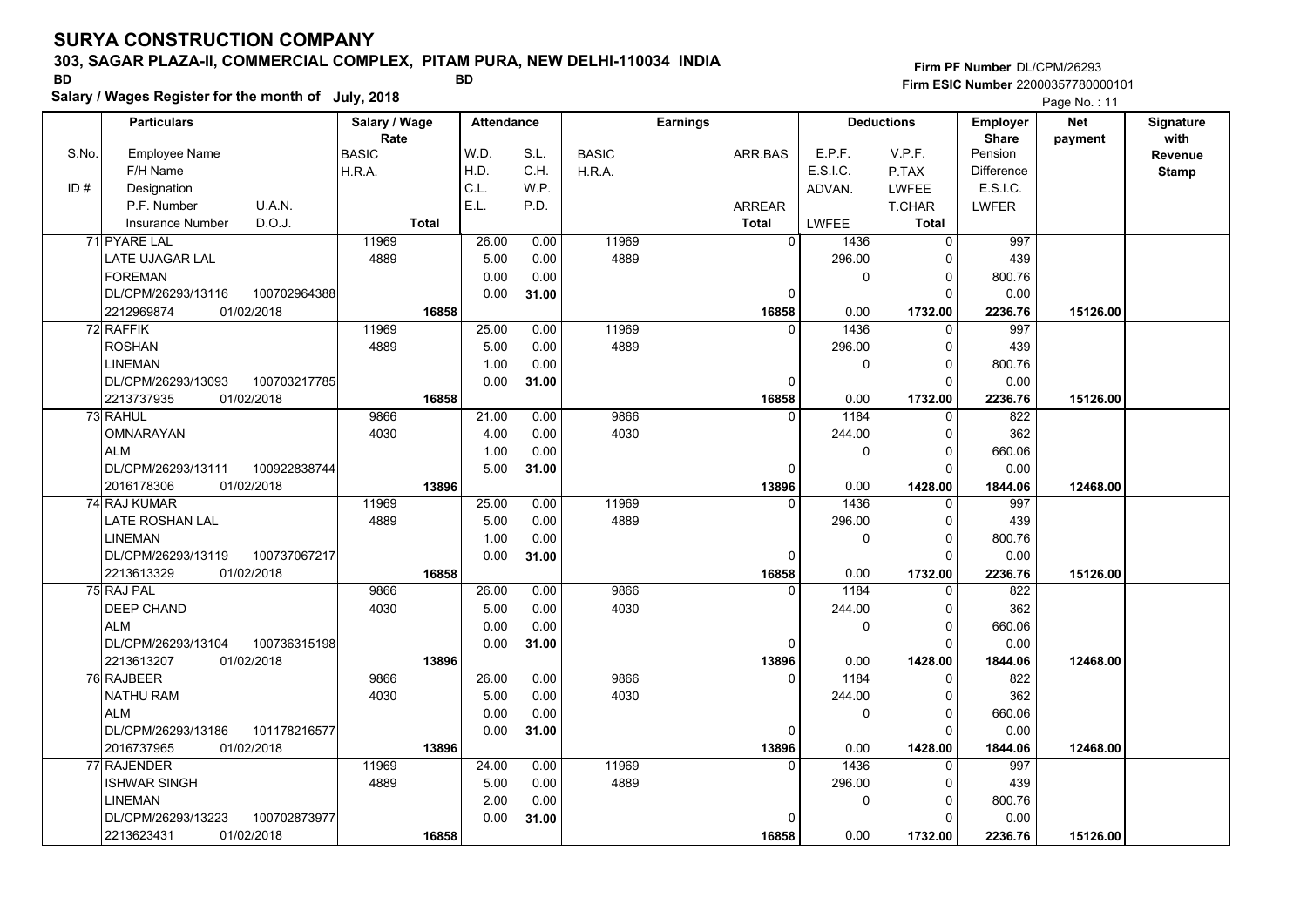### **303, SAGAR PLAZA-II, COMMERCIAL COMPLEX, PITAM PURA, NEW DELHI-110034 INDIA**

**Salary / Wages Register for the month of July, 2018 BD BD**

## **Firm PF Number**DL/CPM/26293**Firm ESIC Number** 22000357780000101

|       | <b>Particulars</b>                 | Salary / Wage        | <b>Attendance</b> |       |              | <b>Earnings</b> |                  | <b>Deductions</b> | <b>Employer</b>         | <b>Net</b> | Signature       |
|-------|------------------------------------|----------------------|-------------------|-------|--------------|-----------------|------------------|-------------------|-------------------------|------------|-----------------|
| S.No. | <b>Employee Name</b>               | Rate<br><b>BASIC</b> | W.D.              | S.L.  | <b>BASIC</b> | ARR.BAS         | E.P.F.           | V.P.F.            | <b>Share</b><br>Pension | payment    | with<br>Revenue |
|       | F/H Name                           | H.R.A.               | H.D.              | C.H.  | H.R.A.       |                 | E.S.I.C.         | P.TAX             | <b>Difference</b>       |            | <b>Stamp</b>    |
| ID#   | Designation                        |                      | C.L.              | W.P.  |              |                 | ADVAN.           | <b>LWFEE</b>      | E.S.I.C.                |            |                 |
|       | P.F. Number<br>U.A.N.              |                      | E.L.              | P.D.  |              | <b>ARREAR</b>   |                  | T.CHAR            | LWFER                   |            |                 |
|       | D.O.J.<br><b>Insurance Number</b>  | <b>Total</b>         |                   |       |              | <b>Total</b>    | LWFEE            | Total             |                         |            |                 |
|       |                                    |                      |                   |       |              |                 | $\overline{0}$   |                   |                         |            |                 |
|       | 78 RAJPAL                          | 11969                | 21.00             | 0.00  | 11969        |                 | 1436             | 0                 | 997                     |            |                 |
|       | <b>LATE DEVI DAS</b>               | 4889                 | 5.00              | 0.00  | 4889         |                 | 296.00           | 0                 | 439                     |            |                 |
|       | <b>LINEMAN</b>                     |                      | 5.00              | 0.00  |              |                 | 0                | $\mathbf 0$       | 800.76                  |            |                 |
|       | DL/CPM/26293/13100<br>100888672662 |                      | 0.00              | 31.00 |              |                 | 0                | $\Omega$          | 0.00                    |            |                 |
|       | 01/02/2018<br>2016120607           | 16858                |                   |       |              | 16858           | 0.00             | 1732.00           | 2236.76                 | 15126.00   |                 |
|       | 79 RAJPAL                          | 9866                 | 26.00             | 0.00  | 9866         |                 | 1184<br>$\Omega$ | $\mathbf 0$       | 822                     |            |                 |
|       | <b>RAM KISHAN</b>                  | 4030                 | 5.00              | 0.00  | 4030         |                 | 244.00           | $\mathbf 0$       | 362                     |            |                 |
|       | <b>ALM</b>                         |                      | 0.00              | 0.00  |              |                 | 0                | $\mathbf 0$       | 660.06                  |            |                 |
|       | 100737904416<br>DL/CPM/26293/13108 |                      | 0.00              | 31.00 |              |                 | 0                | $\Omega$          | 0.00                    |            |                 |
|       | 2207262221<br>01/02/2018           | 13896                |                   |       |              | 13896           | 0.00             | 1428.00           | 1844.06                 | 12468.00   |                 |
|       | 80 RAKESH KUMAR                    | 9866                 | 26.00             | 0.00  | 9866         |                 | 1184<br>$\Omega$ | 0                 | 822                     |            |                 |
|       | OM NARAYAN                         | 4030                 | 5.00              | 0.00  | 4030         |                 | 244.00           | $\Omega$          | 362                     |            |                 |
|       | <b>ALM</b>                         |                      | 0.00              | 0.00  |              |                 | 0                | $\mathbf 0$       | 660.06                  |            |                 |
|       | 100737571934<br>DL/CPM/26293/13131 |                      | 0.00              | 31.00 |              |                 | $\Omega$         | $\Omega$          | 0.00                    |            |                 |
|       | 2213613167<br>01/02/2018           | 13896                |                   |       |              | 13896           | 0.00             | 1428.00           | 1844.06                 | 12468.00   |                 |
|       | 81 RAM KUMAR                       | 11969                | 26.00             | 0.00  | 11969        |                 | 1436<br>$\Omega$ | 0                 | 997                     |            |                 |
|       | RAM JANAM CHAUHAN                  | 4889                 | 5.00              | 0.00  | 4889         |                 | 296.00           | 0                 | 439                     |            |                 |
|       | <b>LINEMAN</b>                     |                      | 0.00              | 0.00  |              |                 | 0                | $\Omega$          | 800.76                  |            |                 |
|       | DL/CPM/26293/13091<br>100737901165 |                      | 0.00              | 31.00 |              |                 | 0                | $\Omega$          | 0.00                    |            |                 |
|       | 1107262184<br>01/02/2018           | 16858                |                   |       |              | 16858           | 0.00             | 1732.00           | 2236.76                 | 15126.00   |                 |
|       | 82 RAM LAKHAN                      | 11969                | 26.00             | 0.00  | 11969        |                 | 1436<br>$\Omega$ | $\Omega$          | 997                     |            |                 |
|       | LATE KAMATA                        | 4889                 | 5.00              | 0.00  | 4889         |                 | 296.00           | $\Omega$          | 439                     |            |                 |
|       | <b>FOREMAN</b>                     |                      | 0.00              | 0.00  |              |                 | 0                | $\mathbf 0$       | 800.76                  |            |                 |
|       | 100702960247<br>DL/CPM/26293/13117 |                      | 0.00              | 31.00 |              |                 | 0                | $\Omega$          | 0.00                    |            |                 |
|       | 2207262195<br>01/02/2018           | 16858                |                   |       |              | 16858           | 0.00             | 1732.00           | 2236.76                 | 15126.00   |                 |
|       | 83 RAMANAND SAW                    | 11969                | 26.00             | 0.00  | 11969        |                 | 1436<br>$\Omega$ | 0                 | 997                     |            |                 |
|       | RAMESHWER SAW                      | 4889                 | 5.00              | 0.00  | 4889         |                 | 296.00           | 0                 | 439                     |            |                 |
|       | <b>LINEMAN</b>                     |                      | 0.00              | 0.00  |              |                 | 0                | $\mathbf 0$       | 800.76                  |            |                 |
|       | DL/CPM/26293/13087<br>100703193673 |                      | 0.00              | 31.00 |              |                 | 0                | $\Omega$          | 0.00                    |            |                 |
|       | 01/02/2018<br>2213613226           | 16858                |                   |       |              | 16858           | 0.00             | 1732.00           | 2236.76                 | 15126.00   |                 |
|       | 84 RAMESH KUMAR                    | 9866                 | 25.00             | 0.00  | 9866         |                 | 1184<br>0        | 0                 | 822                     |            |                 |
|       | <b>CHATRU</b>                      | 4030                 | 5.00              | 0.00  | 4030         |                 | 244.00           | $\mathbf 0$       | 362                     |            |                 |
|       | <b>ALM</b>                         |                      | 1.00              | 0.00  |              |                 | 0                | $\mathbf 0$       | 660.06                  |            |                 |
|       | DL/CPM/26293/13038<br>101016589965 |                      | 0.00              | 31.00 |              |                 | O                | $\Omega$          | 0.00                    |            |                 |
|       | 2016369601<br>01/02/2018           | 13896                |                   |       |              | 13896           | 0.00             | 1428.00           | 1844.06                 | 12468.00   |                 |
|       |                                    |                      |                   |       |              |                 |                  |                   |                         |            |                 |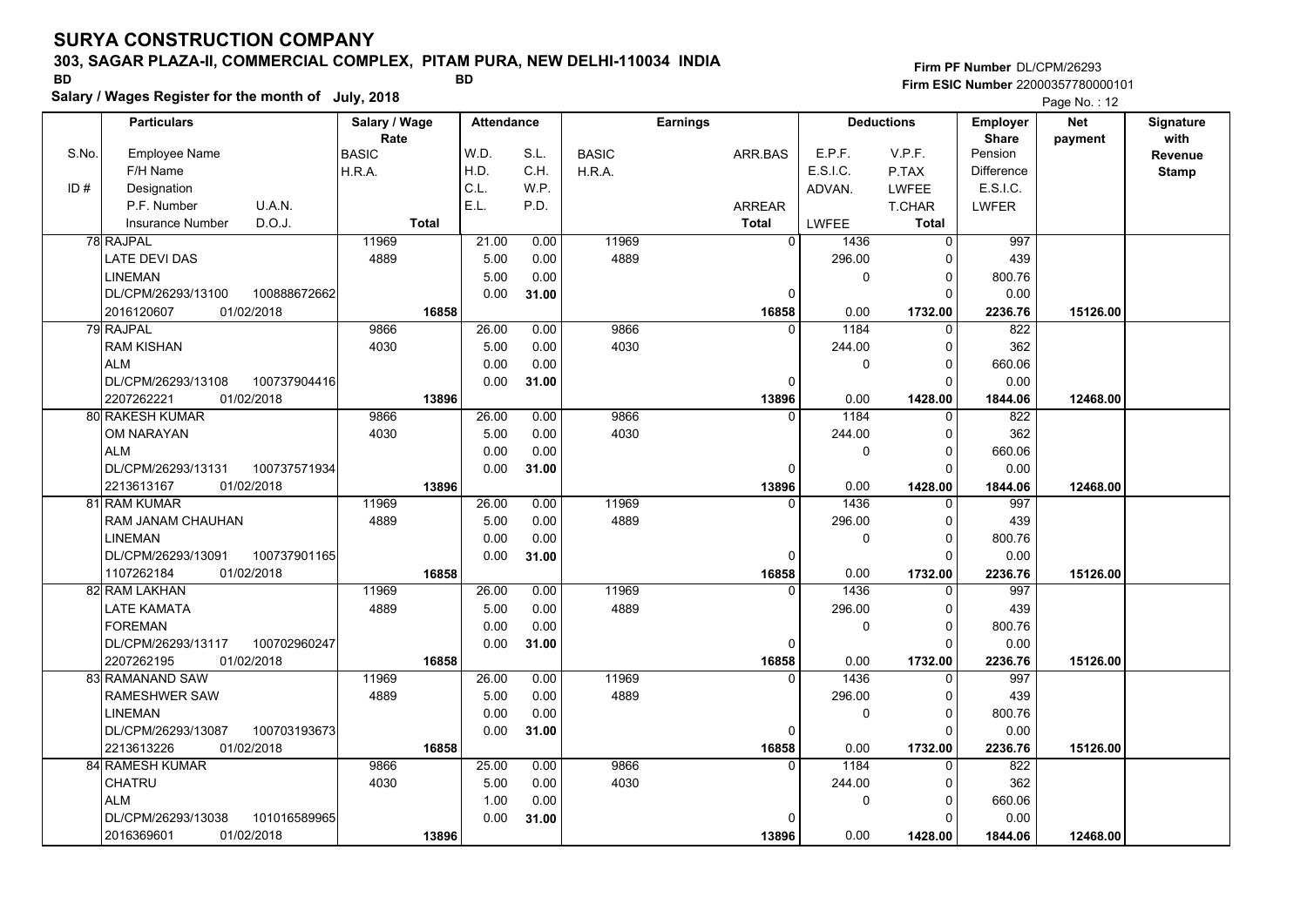## **303, SAGAR PLAZA-II, COMMERCIAL COMPLEX, PITAM PURA, NEW DELHI-110034 INDIA**

**Salary / Wages Register for the month of July, 2018 BD BD**

## **Firm PF Number**DL/CPM/26293**Firm ESIC Number** 22000357780000101

|       | <b>Particulars</b>                 | Salary / Wage<br>Rate | <b>Attendance</b> |       |              | <b>Earnings</b> |                        | <b>Deductions</b> |                         | <b>Net</b> | Signature<br>with |
|-------|------------------------------------|-----------------------|-------------------|-------|--------------|-----------------|------------------------|-------------------|-------------------------|------------|-------------------|
| S.No. | Employee Name                      | <b>BASIC</b>          | W.D.              | S.L.  | <b>BASIC</b> | ARR.BAS         | E.P.F.                 | V.P.F.            | <b>Share</b><br>Pension | payment    | Revenue           |
|       | F/H Name                           | H.R.A.                | H.D.              | C.H.  | H.R.A.       |                 | E.S.I.C.               | P.TAX             | <b>Difference</b>       |            | <b>Stamp</b>      |
| ID#   | Designation                        |                       | C.L.              | W.P.  |              |                 | ADVAN.                 | <b>LWFEE</b>      | E.S.I.C.                |            |                   |
|       | U.A.N.<br>P.F. Number              |                       | E.L.              | P.D.  |              | <b>ARREAR</b>   |                        | T.CHAR            | <b>LWFER</b>            |            |                   |
|       | D.O.J.<br>Insurance Number         | <b>Total</b>          |                   |       |              | <b>Total</b>    | <b>LWFEE</b>           | <b>Total</b>      |                         |            |                   |
|       | 85 RAVI KUMAR RAJBHAR              | 9866                  | 25.00             | 0.00  | 9866         |                 | $\overline{0}$<br>1184 | $\mathbf 0$       | 822                     |            |                   |
|       | <b>SURESH RAJBHAR</b>              | 4030                  | 5.00              | 0.00  | 4030         |                 | 244.00                 | 0                 | 362                     |            |                   |
|       | <b>ALM</b>                         |                       | 1.00              | 0.00  |              |                 | 0                      | 0                 | 660.06                  |            |                   |
|       | DL/CPM/26293/13115<br>101048823565 |                       | 0.00              | 31.00 |              | $\Omega$        |                        | $\Omega$          | 0.00                    |            |                   |
|       | 2303057723<br>01/02/2018           | 13896                 |                   |       |              | 13896           | 0.00                   | 1428.00           | 1844.06                 | 12468.00   |                   |
|       | 86 RAVINDER                        | 9866                  | 25.00             | 0.00  | 9866         |                 | 1184<br>$\Omega$       | 0                 | 822                     |            |                   |
|       | <b>AJIT KUMAR</b>                  | 4030                  | 5.00              | 0.00  | 4030         |                 | 244.00                 | $\mathbf 0$       | 362                     |            |                   |
|       | <b>ALM</b>                         |                       | 1.00              | 0.00  |              |                 | 0                      | $\mathbf 0$       | 660.06                  |            |                   |
|       | DL/CPM/26293/13124<br>100735790800 |                       | 0.00              | 31.00 |              | $\Omega$        |                        | 0                 | 0.00                    |            |                   |
|       | 2213997145<br>01/02/2018           | 13896                 |                   |       |              | 13896           | 0.00                   | 1428.00           | 1844.06                 | 12468.00   |                   |
|       | 87 RAVINDER KUMAR                  | 11969                 | 26.00             | 0.00  | 11969        |                 | 1436<br>$\Omega$       | $\Omega$          | 997                     |            |                   |
|       | <b>PRATAP SINGH</b>                | 4889                  | 5.00              | 0.00  | 4889         |                 | 296.00                 | $\mathbf 0$       | 439                     |            |                   |
|       | <b>LINEMAN</b>                     |                       | 0.00              | 0.00  |              |                 | 0                      | $\mathbf 0$       | 800.76                  |            |                   |
|       | DL/CPM/26293/12942<br>100703120270 |                       | 0.00              | 31.00 |              | O               |                        | $\Omega$          | 0.00                    |            |                   |
|       | 2206568815<br>01/02/2018           | 16858                 |                   |       |              | 16858           | 0.00                   | 1732.00           | 2236.76                 | 15126.00   |                   |
|       | 88 RIZWAN                          | 9866                  | 26.00             | 0.00  | 9866         |                 | 1184<br>$\Omega$       | 0                 | 822                     |            |                   |
|       | <b>YUSUF</b>                       | 4030                  | 5.00              | 0.00  | 4030         |                 | 244.00                 | 0                 | 362                     |            |                   |
|       | <b>ALM</b>                         |                       | 0.00              | 0.00  |              |                 | 0                      | $\Omega$          | 660.06                  |            |                   |
|       | DL/CPM/26293/13240<br>100536479718 |                       | 0.00              | 31.00 |              | $\Omega$        |                        | $\Omega$          | 0.00                    |            |                   |
|       | 2214390826<br>08/03/2018           | 13896                 |                   |       |              | 13896           | 0.00                   | 1428.00           | 1844.06                 | 12468.00   |                   |
|       | 89 ROSHAN YADAV                    | 9866                  | 26.00             | 0.00  | 9866         |                 | 1184<br>$\Omega$       | $\Omega$          | 822                     |            |                   |
|       | <b>RAM YAGYA YADAV</b>             | 4030                  | 5.00              | 0.00  | 4030         |                 | 244.00                 | 0                 | 362                     |            |                   |
|       | <b>ALM</b>                         |                       | 0.00              | 0.00  |              |                 | 0                      | $\mathbf 0$       | 660.06                  |            |                   |
|       | DL/CPM/26293/12993<br>100737935697 |                       | 0.00              | 31.00 |              | 0               |                        | $\Omega$          | 0.00                    |            |                   |
|       | 2206570421<br>01/02/2018           | 13896                 |                   |       |              | 13896           | 0.00                   | 1428.00           | 1844.06                 | 12468.00   |                   |
|       | 90 SAJJAN SINGH                    | 11969                 | 26.00             | 0.00  | 11969        |                 | $\Omega$<br>1436       | $\Omega$          | 997                     |            |                   |
|       | LATE SARDAR SINGH                  | 4889                  | 5.00              | 0.00  | 4889         |                 | 296.00                 | 0                 | 439                     |            |                   |
|       | LINEMAN                            |                       | 0.00              | 0.00  |              |                 | 0                      | $\mathbf 0$       | 800.76                  |            |                   |
|       | 100702962903<br>DL/CPM/26293/13025 |                       | 0.00              | 31.00 |              | $\Omega$        |                        | $\Omega$          | 0.00                    |            |                   |
|       | 2211694133<br>01/02/2018           | 16858                 |                   |       |              | 16858           | 0.00                   | 1732.00           | 2236.76                 | 15126.00   |                   |
|       | 91 SANDEEP                         | 11969                 | 26.00             | 0.00  | 11969        |                 | 1436<br>$\Omega$       | $\Omega$          | 997                     |            |                   |
|       | <b>RAM KUMAR</b>                   | 4889                  | 5.00              | 0.00  | 4889         |                 | 296.00                 | $\Omega$          | 439                     |            |                   |
|       | <b>LINEMAN</b>                     |                       | 0.00              | 0.00  |              |                 | 0                      | $\mathbf 0$       | 800.76                  |            |                   |
|       | DL/CPM/26293/13024<br>100703164486 |                       | 0.00              | 31.00 |              |                 |                        | $\Omega$          | 0.00                    |            |                   |
|       | 01/02/2018<br>1113011531           | 16858                 |                   |       |              | 16858           | 0.00                   | 1732.00           | 2236.76                 | 15126.00   |                   |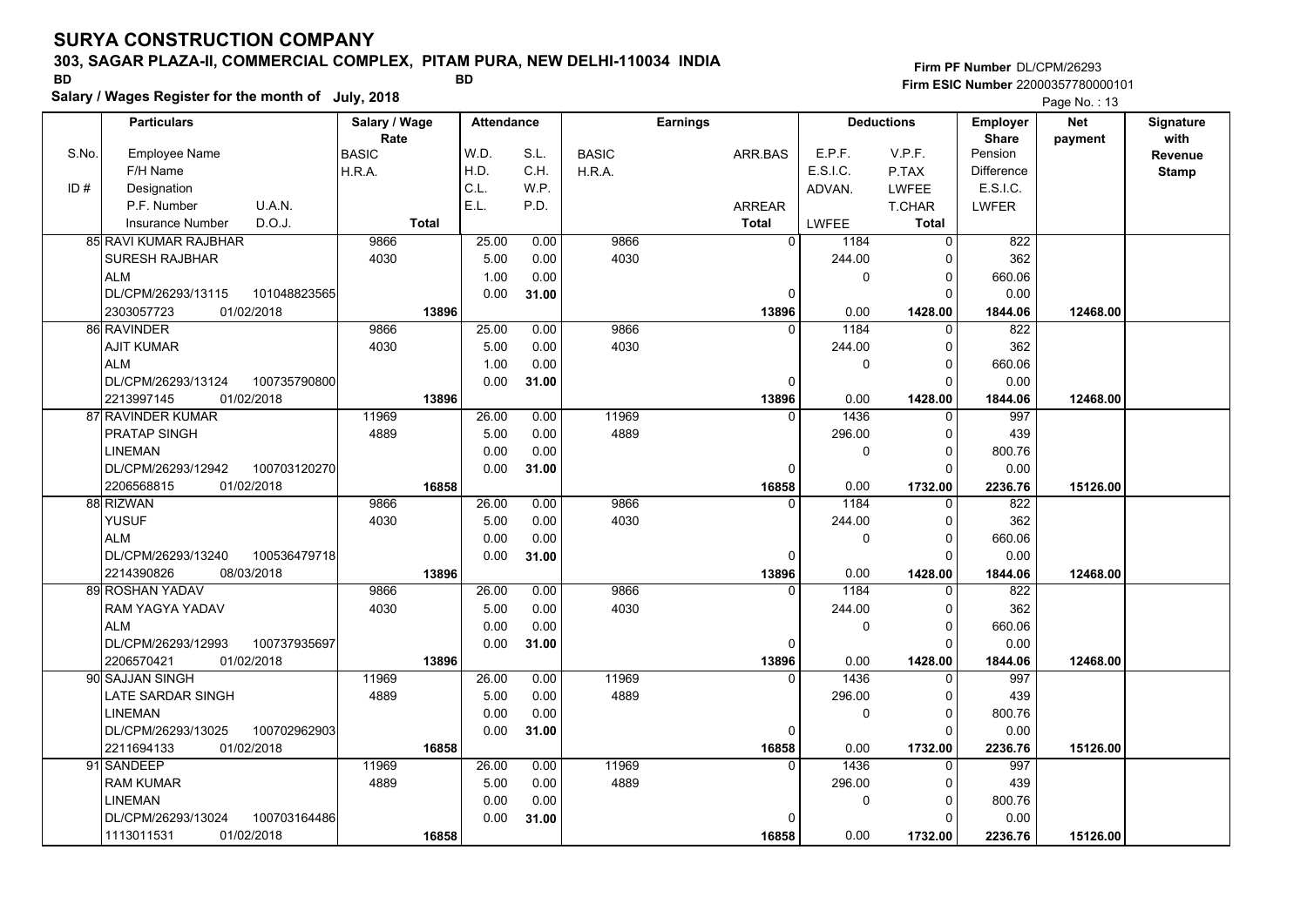## **303, SAGAR PLAZA-II, COMMERCIAL COMPLEX, PITAM PURA, NEW DELHI-110034 INDIA**

**Salary / Wages Register for the month of July, 2018 BD BD Firm PF Number**DL/CPM/26293**Firm ESIC Number** 22000357780000101

|       | <b>Particulars</b>                 | Salary / Wage<br>Rate |              | <b>Attendance</b> |       | <b>Earnings</b> |                | <b>Deductions</b> |                | <b>Employer</b><br><b>Share</b> | <b>Net</b> | Signature<br>with |
|-------|------------------------------------|-----------------------|--------------|-------------------|-------|-----------------|----------------|-------------------|----------------|---------------------------------|------------|-------------------|
| S.No. | <b>Employee Name</b>               | <b>BASIC</b>          |              | W.D.              | S.L.  | <b>BASIC</b>    | ARR.BAS        | E.P.F.            | V.P.F.         | Pension                         | payment    | Revenue           |
|       | F/H Name                           | H.R.A.                |              | H.D.              | C.H.  | H.R.A.          |                | E.S.I.C.          | P.TAX          | Difference                      |            | <b>Stamp</b>      |
| ID#   | Designation                        |                       |              | C.L.              | W.P.  |                 |                | ADVAN.            | <b>LWFEE</b>   | E.S.I.C.                        |            |                   |
|       | U.A.N.<br>P.F. Number              |                       |              | E.L.              | P.D.  |                 | <b>ARREAR</b>  |                   | T.CHAR         | <b>LWFER</b>                    |            |                   |
|       | D.O.J.<br>Insurance Number         |                       | <b>Total</b> |                   |       |                 | <b>Total</b>   | LWFEE             | <b>Total</b>   |                                 |            |                   |
|       | 92 SANDEEP KUMAR JAISWAL           | 11969                 |              | 25.00             | 0.00  | 11969           | $\overline{0}$ | 1436              | $\overline{0}$ | 997                             |            |                   |
|       | OM PRAKASH JAISWAL                 | 4889                  |              | 5.00              | 0.00  | 4889            |                | 296.00            | $\Omega$       | 439                             |            |                   |
|       | <b>LINEMAN</b>                     |                       |              | 1.00              | 0.00  |                 |                | $\Omega$          | $\pmb{0}$      | 800.76                          |            |                   |
|       | DL/CPM/26293/12971<br>100727142628 |                       |              | 0.00              | 31.00 |                 | $\Omega$       |                   | $\mathbf{0}$   | 0.00                            |            |                   |
|       | 2015973102<br>01/02/2018           |                       | 16858        |                   |       |                 | 16858          | 0.00              | 1732.00        | 2236.76                         | 15126.00   |                   |
|       | 93 SANJEET JHA                     | 9866                  |              | 26.00             | 0.00  | 9866            | $\mathbf{0}$   | 1184              | 0              | 822                             |            |                   |
|       | LATE VIDUR JHA                     | 4030                  |              | 5.00              | 0.00  | 4030            |                | 244.00            | $\mathbf 0$    | 362                             |            |                   |
|       | <b>ALM</b>                         |                       |              | 0.00              | 0.00  |                 |                | $\Omega$          | $\Omega$       | 660.06                          |            |                   |
|       | DL/CPM/26293/12977<br>100702964553 |                       |              | 0.00              | 31.00 |                 | $\mathbf 0$    |                   | 0              | 0.00                            |            |                   |
|       | 2012723623<br>01/02/2018           |                       | 13896        |                   |       |                 | 13896          | 0.00              | 1428.00        | 1844.06                         | 12468.00   |                   |
|       | 94 SANTOSH                         | 11969                 |              | 13.00             | 0.00  | 8494            | $\Omega$       | 1019              | $\Omega$       | 708                             |            |                   |
|       | <b>JAI RAM</b>                     | 4889                  |              | 3.00              | 0.00  | 3470            |                | 210.00            | $\Omega$       | 311                             |            |                   |
|       | LINEMAN                            |                       |              | 5.00              | 9.00  |                 |                | $\Omega$          | $\pmb{0}$      | 568.29                          |            |                   |
|       | 100702884145<br>DL/CPM/26293/13023 |                       |              | 1.00              | 22.00 |                 | $\Omega$       |                   | $\mathbf 0$    | 0.00                            |            |                   |
|       | 01/02/2018<br>2207262197           |                       | 16858        |                   |       |                 | 11964          | 0.00              | 1229.00        | 1587.29                         | 10735.00   |                   |
|       | 95 SATISH KUMAR                    | 11969                 |              | 17.00             | 0.00  | 10425           | $\Omega$       | 1251              | $\Omega$       | 868                             |            |                   |
|       | LATE SUBEY SINGH                   | 4889                  |              | 3.00              | 0.00  | 4258            |                | 257.00            | 0              | 383                             |            |                   |
|       | <b>LINEMAN</b>                     |                       |              | 5.00              | 4.00  |                 |                | $\Omega$          | $\mathsf 0$    | 697.44                          |            |                   |
|       | 100702964065<br>DL/CPM/26293/13121 |                       |              | 2.00              | 27.00 |                 | $\mathbf 0$    |                   | $\Omega$       | 0.00                            |            |                   |
|       | 2213905895<br>01/02/2018           |                       | 16858        |                   |       |                 | 14683          | 0.00              | 1508.00        | 1948.44                         | 13175.00   |                   |
|       | 96 SATYWAN                         | 9866                  |              | 26.00             | 0.00  | 9866            | $\Omega$       | 1184              | $\Omega$       | 822                             |            |                   |
|       | <b>SAWROOP SINGH</b>               | 4030                  |              | 5.00              | 0.00  | 4030            |                | 244.00            | 0              | 362                             |            |                   |
|       | <b>ALM</b>                         |                       |              | 0.00              | 0.00  |                 |                | $\Omega$          | $\pmb{0}$      | 660.06                          |            |                   |
|       | DL/CPM/26293/13105<br>100738267043 |                       |              | 0.00              | 31.00 |                 | $\mathbf 0$    |                   | $\Omega$       | 0.00                            |            |                   |
|       | 2212579232<br>01/02/2018           |                       | 13896        |                   |       |                 | 13896          | 0.00              | 1428.00        | 1844.06                         | 12468.00   |                   |
|       | 97 SHIV SARAN                      | 9866                  |              | 21.00             | 0.00  | 9866            | $\Omega$       | 1184              | $\Omega$       | 822                             |            |                   |
|       | <b>HARPAL SINGH</b>                | 4030                  |              | 4.00              | 0.00  | 4030            |                | 244.00            | $\mathsf 0$    | 362                             |            |                   |
|       | <b>ALM</b>                         |                       |              | 4.00              | 0.00  |                 |                | $\Omega$          | 0              | 660.06                          |            |                   |
|       | DL/CPM/26293/12995<br>100702863352 |                       |              | 2.00              | 31.00 |                 | $\Omega$       |                   | $\Omega$       | 0.00                            |            |                   |
|       | 2207256138<br>01/02/2018           |                       | 13896        |                   |       |                 | 13896          | 0.00              | 1428.00        | 1844.06                         | 12468.00   |                   |
|       | 98 SHIVSHANKAR                     | 9866                  |              | 26.00             | 0.00  | 9866            | $\Omega$       | 1184              | 0              | 822                             |            |                   |
|       | LATE CHAVDHARI RAM                 | 4030                  |              | 5.00              | 0.00  | 4030            |                | 244.00            | 0              | 362                             |            |                   |
|       | <b>ALM</b>                         |                       |              | 0.00              | 0.00  |                 |                | $\Omega$          | $\Omega$       | 660.06                          |            |                   |
|       | DL/CPM/26293/13035<br>100702958998 |                       |              | 0.00              | 31.00 |                 | $\Omega$       |                   | $\Omega$       | 0.00                            |            |                   |
|       | 2207262218<br>01/02/2018           |                       | 13896        |                   |       |                 | 13896          | 0.00              | 1428.00        | 1844.06                         | 12468.00   |                   |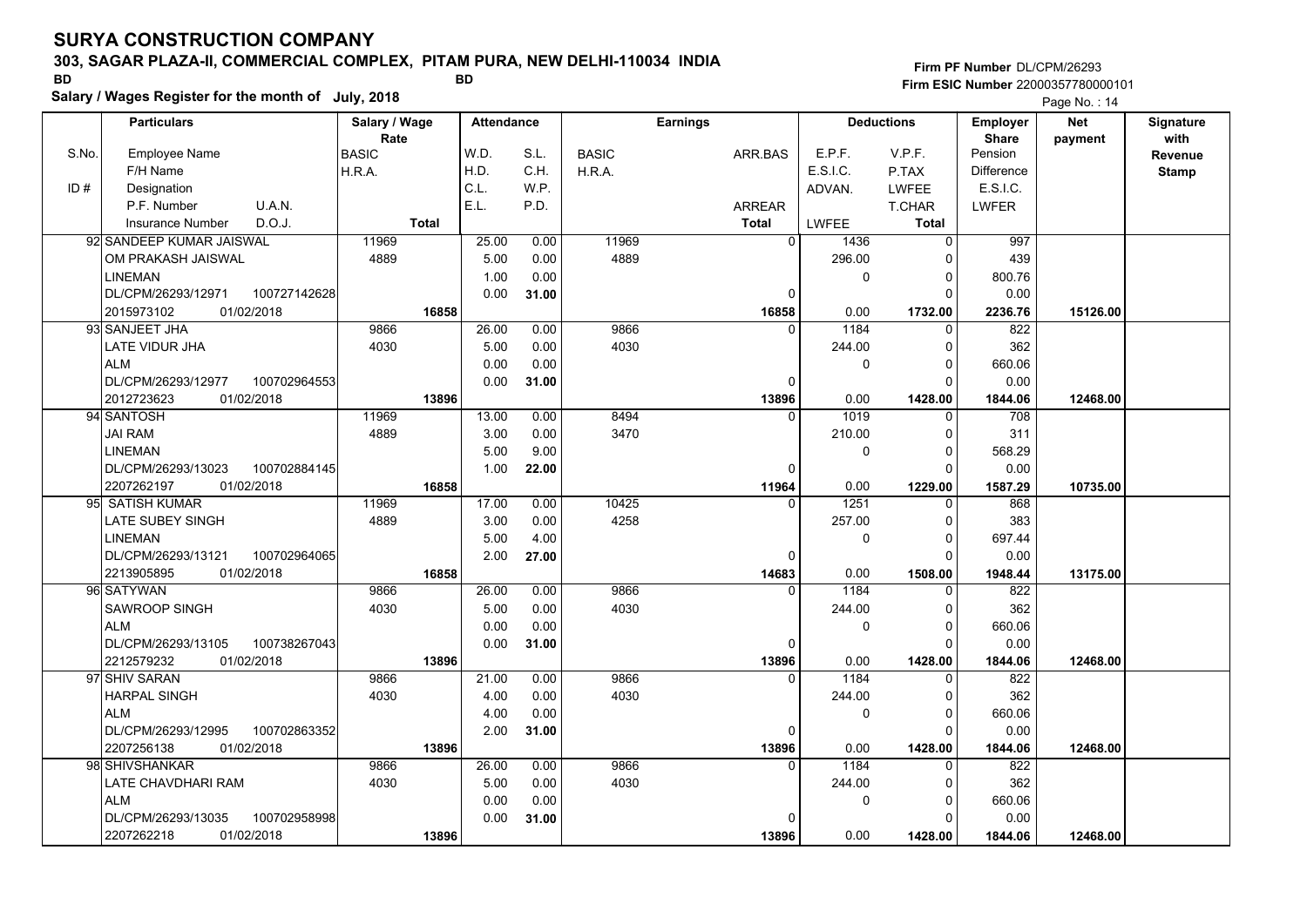## **303, SAGAR PLAZA-II, COMMERCIAL COMPLEX, PITAM PURA, NEW DELHI-110034 INDIA**

**Salary / Wages Register for the month of July, 2018 BD BD**

## **Firm PF Number**DL/CPM/26293**Firm ESIC Number** 22000357780000101

|       | <b>Particulars</b>                 | Salary / Wage        | <b>Attendance</b> |       |              | <b>Earnings</b> | <b>Deductions</b> |              | Employer                | <b>Net</b> | Signature       |
|-------|------------------------------------|----------------------|-------------------|-------|--------------|-----------------|-------------------|--------------|-------------------------|------------|-----------------|
| S.No. | <b>Employee Name</b>               | Rate<br><b>BASIC</b> | W.D.              | S.L.  | <b>BASIC</b> | ARR.BAS         | E.P.F.            | V.P.F.       | <b>Share</b><br>Pension | payment    | with<br>Revenue |
|       | F/H Name                           | H.R.A.               | H.D.              | C.H.  | H.R.A.       |                 | E.S.I.C.          | P.TAX        | <b>Difference</b>       |            | Stamp           |
| ID#   | Designation                        |                      | C.L.              | WP.   |              |                 | ADVAN.            | <b>LWFEE</b> | E.S.I.C.                |            |                 |
|       | U.A.N.<br>P.F. Number              |                      | E.L.              | P.D.  |              | <b>ARREAR</b>   |                   | T.CHAR       | <b>LWFER</b>            |            |                 |
|       | D.O.J.<br><b>Insurance Number</b>  | <b>Total</b>         |                   |       |              | <b>Total</b>    | <b>LWFEE</b>      | <b>Total</b> |                         |            |                 |
|       | 99 SHRI PAL                        | 11969                | 26.00             | 0.00  | 11969        | $\overline{0}$  | 1436              | $\mathbf{0}$ | 997                     |            |                 |
|       | LATE CHOHAL SINGH                  | 4889                 | 5.00              | 0.00  | 4889         |                 | 296.00            | 0            | 439                     |            |                 |
|       | <b>LINEMAN</b>                     |                      | 0.00              | 0.00  |              |                 | 0                 | 0            | 800.76                  |            |                 |
|       | DL/CPM/26293/13078<br>100737050502 |                      | 0.00              | 31.00 |              | $\Omega$        |                   | $\Omega$     | 0.00                    |            |                 |
|       | 2207256149<br>01/02/2018           | 16858                |                   |       |              | 16858           | 0.00              | 1732.00      | 2236.76                 | 15126.00   |                 |
|       | 100 SHYAM BABU                     | 9866                 | 25.00             | 0.00  | 9866         | <sup>0</sup>    | 1184              | $\mathbf 0$  | 822                     |            |                 |
|       | SURESH SINGH                       | 4030                 | 5.00              | 0.00  | 4030         |                 | 244.00            | $\mathbf 0$  | 362                     |            |                 |
|       | <b>ALM</b>                         |                      | 1.00              | 0.00  |              |                 | 0                 | $\Omega$     | 660.06                  |            |                 |
|       | DL/CPM/26293/12643<br>100964075537 |                      | 0.00              | 31.00 |              | $\Omega$        |                   | $\Omega$     | 0.00                    |            |                 |
|       | 2205486451<br>01/11/2016           | 13896                |                   |       |              | 13896           | 0.00              | 1428.00      | 1844.06                 | 12468.00   |                 |
|       | 101 SONU                           | 9866                 | 26.00             | 0.00  | 9866         | $\Omega$        | 1184              | $\mathbf 0$  | 822                     |            |                 |
|       | <b>JAI BHAGWAN</b>                 | 4030                 | 5.00              | 0.00  | 4030         |                 | 244.00            | 0            | 362                     |            |                 |
|       | <b>ALM</b>                         |                      | 0.00              | 0.00  |              |                 | 0                 | $\Omega$     | 660.06                  |            |                 |
|       | DL/CPM/26293/13185<br>101180664139 |                      | 0.00              | 31.00 |              | $\Omega$        |                   | $\Omega$     | 0.00                    |            |                 |
|       | 2016692396<br>01/02/2018           | 13896                |                   |       |              | 13896           | 0.00              | 1428.00      | 1844.06                 | 12468.00   |                 |
|       | 102 SUBHASH SAH                    | 9866                 | 26.00             | 0.00  | 9866         | $\Omega$        | 1184              | 0            | 822                     |            |                 |
|       | LATE JAI RAM SAH                   | 4030                 | 5.00              | 0.00  | 4030         |                 | 244.00            | $\mathbf 0$  | 362                     |            |                 |
|       | <b>ALM</b>                         |                      | 0.00              | 0.00  |              |                 | 0                 | $\Omega$     | 660.06                  |            |                 |
|       | DL/CPM/26293/13034<br>100702959937 |                      | 0.00              | 31.00 |              | $\Omega$        |                   | 0            | 0.00                    |            |                 |
|       | 01/02/2018<br>2210045413           | 13896                |                   |       |              | 13896           | 0.00              | 1428.00      | 1844.06                 | 12468.00   |                 |
|       | 103 SUBHASH THAKUR                 | 11969                | 26.00             | 0.00  | 11969        | $\Omega$        | 1436              | $\Omega$     | 997                     |            |                 |
|       | PRAMOD THAKUR                      | 4889                 | 5.00              | 0.00  | 4889         |                 | 296.00            | $\Omega$     | 439                     |            |                 |
|       | LINEMAN                            |                      | 0.00              | 0.00  |              |                 | 0                 | $\mathbf 0$  | 800.76                  |            |                 |
|       | DL/CPM/26293/13085<br>100703118582 |                      | 0.00              | 31.00 |              | 0               |                   | $\Omega$     | 0.00                    |            |                 |
|       | 2213737936<br>01/02/2018           | 16858                |                   |       |              | 16858           | 0.00              | 1732.00      | 2236.76                 | 15126.00   |                 |
|       | 104 SULTAN SINGH TOMER             | 11969                | 26.00             | 0.00  | 11969        | <sup>0</sup>    | 1436              | 0            | 997                     |            |                 |
|       | LATE BHAWAR SINGH                  | 4889                 | 5.00              | 0.00  | 4889         |                 | 296.00            | $\Omega$     | 439                     |            |                 |
|       | <b>LINEMAN</b>                     |                      | 0.00              | 0.00  |              |                 | 0                 | $\Omega$     | 800.76                  |            |                 |
|       | DL/CPM/26293/13022<br>100737048565 |                      | 0.00              | 31.00 |              | 0               |                   | $\Omega$     | 0.00                    |            |                 |
|       | 2211830679<br>01/02/2018           | 16858                |                   |       |              | 16858           | 0.00              | 1732.00      | 2236.76                 | 15126.00   |                 |
|       | 105 SUMIT KUMAR DAHIYA             | 9866                 | 26.00             | 0.00  | 9866         | 0               | 1184              | 0            | 822                     |            |                 |
|       | <b>CHANDER BHAN</b>                | 4030                 | 5.00              | 0.00  | 4030         |                 | 244.00            | 0            | 362                     |            |                 |
|       | <b>ALM</b>                         |                      | 0.00              | 0.00  |              |                 | 0                 | $\mathbf 0$  | 660.06                  |            |                 |
|       | DL/CPM/26293/13129<br>100736199372 |                      | 0.00              | 31.00 |              | n               |                   | $\Omega$     | 0.00                    |            |                 |
|       | 2213756787<br>01/02/2018           | 13896                |                   |       |              | 13896           | 0.00              | 1428.00      | 1844.06                 | 12468.00   |                 |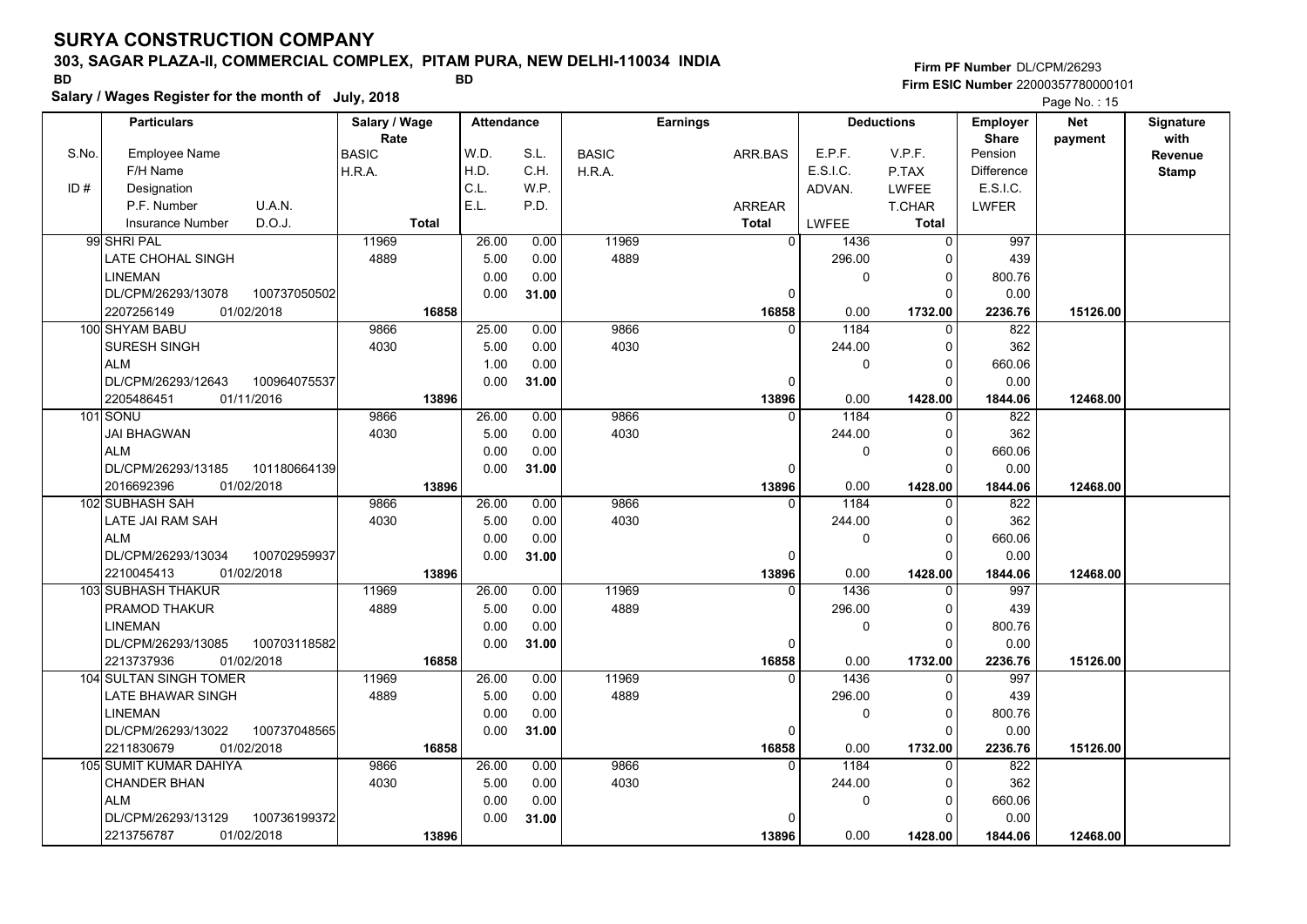### **303, SAGAR PLAZA-II, COMMERCIAL COMPLEX, PITAM PURA, NEW DELHI-110034 INDIA**

**Salary / Wages Register for the month of July, 2018 BD BD**

**Firm PF Number**DL/CPM/26293**Firm ESIC Number** 22000357780000101

|       | <b>Particulars</b>       |              | Salary / Wage        |              | <b>Attendance</b> |       |              | <b>Earnings</b> |                | <b>Deductions</b> |              | <b>Employer</b><br><b>Share</b> | <b>Net</b> | Signature<br>with |
|-------|--------------------------|--------------|----------------------|--------------|-------------------|-------|--------------|-----------------|----------------|-------------------|--------------|---------------------------------|------------|-------------------|
| S.No. | Employee Name            |              | Rate<br><b>BASIC</b> |              | W.D.              | S.L.  | <b>BASIC</b> |                 | ARR.BAS        | E.P.F.            | V.P.F.       | Pension                         | payment    | Revenue           |
|       | F/H Name                 |              | H.R.A.               |              | H.D.              | C.H.  | H.R.A.       |                 |                | E.S.I.C.          | P.TAX        | <b>Difference</b>               |            | <b>Stamp</b>      |
| ID#   | Designation              |              |                      |              | C.L.              | W.P.  |              |                 |                | ADVAN.            | <b>LWFEE</b> | E.S.I.C.                        |            |                   |
|       | P.F. Number              | U.A.N.       |                      |              | E.L.              | P.D.  |              |                 | <b>ARREAR</b>  |                   | T.CHAR       | <b>LWFER</b>                    |            |                   |
|       | <b>Insurance Number</b>  | D.O.J.       |                      | <b>Total</b> |                   |       |              |                 | <b>Total</b>   | LWFEE             | <b>Total</b> |                                 |            |                   |
|       | 106 SUNIL KR PANDAY      |              | 11969                |              | 24.00             | 0.00  | 11969        |                 | $\overline{0}$ | 1436              | $\Omega$     | 997                             |            |                   |
|       | <b>HARI PD PANDAY</b>    |              | 4889                 |              | 5.00              | 0.00  | 4889         |                 |                | 296.00            | $\Omega$     | 439                             |            |                   |
|       | <b>LINEMAN</b>           |              |                      |              | 2.00              | 0.00  |              |                 |                | 0                 | $\Omega$     | 800.76                          |            |                   |
|       | DL/CPM/26293/12949       | 100736611959 |                      |              | 0.00              | 31.00 |              |                 | $\Omega$       |                   | $\Omega$     | 0.00                            |            |                   |
|       | 2206570418<br>01/02/2018 |              |                      | 16858        |                   |       |              |                 | 16858          | 0.00              | 1732.00      | 2236.76                         | 15126.00   |                   |
|       | 107 SURENDER             |              | 9866                 |              | 26.00             | 0.00  | 9866         |                 | $\Omega$       | 1184              | $\Omega$     | 822                             |            |                   |
|       | <b>CHANDGI RAM</b>       |              | 4030                 |              | 5.00              | 0.00  | 4030         |                 |                | 244.00            | $\Omega$     | 362                             |            |                   |
|       | <b>ALM</b>               |              |                      |              | 0.00              | 0.00  |              |                 |                | 0                 | ŋ            | 660.06                          |            |                   |
|       | DL/CPM/26293/13107       | 100702763554 |                      |              | 0.00              | 31.00 |              |                 | 0              |                   | $\Omega$     | 0.00                            |            |                   |
|       | 01/02/2018<br>2211620795 |              |                      | 13896        |                   |       |              |                 | 13896          | 0.00              | 1428.00      | 1844.06                         | 12468.00   |                   |
|       | 108 SURENDER SHARMA      |              | 11969                |              | 26.00             | 0.00  | 11969        |                 | 0              | 1436              | $\Omega$     | 997                             |            |                   |
|       | <b>JAI CHAND</b>         |              | 4889                 |              | 5.00              | 0.00  | 4889         |                 |                | 296.00            | $\Omega$     | 439                             |            |                   |
|       | <b>LINEMAN</b>           |              |                      |              | 0.00              | 0.00  |              |                 |                | 0                 | $\Omega$     | 800.76                          |            |                   |
|       | DL/CPM/26293/12955       | 100702883474 |                      |              | 0.00              | 31.00 |              |                 | $\mathbf 0$    |                   | $\Omega$     | 0.00                            |            |                   |
|       | 2212840958<br>01/02/2018 |              |                      | 16858        |                   |       |              |                 | 16858          | 0.00              | 1732.00      | 2236.76                         | 15126.00   |                   |
|       | 109 SURENDER SINGH       |              | 9866                 |              | 26.00             | 0.00  | 9866         |                 | $\Omega$       | 1184              | $\Omega$     | 822                             |            |                   |
|       | <b>MAAN SINGH</b>        |              | 4030                 |              | 5.00              | 0.00  | 4030         |                 |                | 244.00            | $\Omega$     | 362                             |            |                   |
|       | <b>ALM</b>               |              |                      |              | 0.00              | 0.00  |              |                 |                | 0                 | $\Omega$     | 660.06                          |            |                   |
|       | DL/CPM/26293/13219       | 100737215691 |                      |              | 0.00              | 31.00 |              |                 | 0              |                   | $\Omega$     | 0.00                            |            |                   |
|       | 2206585064<br>01/02/2018 |              |                      | 13896        |                   |       |              |                 | 13896          | 0.00              | 1428.00      | 1844.06                         | 12468.00   |                   |
|       | 110 SURENDRA             |              | 11969                |              | 26.00             | 0.00  | 11969        |                 | $\Omega$       | 1436              | $\Omega$     | 997                             |            |                   |
|       | <b>KALLU RAM</b>         |              | 4889                 |              | 5.00              | 0.00  | 4889         |                 |                | 296.00            | $\Omega$     | 439                             |            |                   |
|       | <b>LINEMAN</b>           |              |                      |              | 0.00              | 0.00  |              |                 |                | 0                 | 0            | 800.76                          |            |                   |
|       | DL/CPM/26293/13094       | 100702912463 |                      |              | 0.00              | 31.00 |              |                 | 0              |                   | $\Omega$     | 0.00                            |            |                   |
|       | 01/02/2018<br>2213791370 |              |                      | 16858        |                   |       |              |                 | 16858          | 0.00              | 1732.00      | 2236.76                         | 15126.00   |                   |
|       | 111 TRIBHUWAN PRASAD     |              | 11969                |              | 26.00             | 0.00  | 11969        |                 | $\Omega$       | 1436              | $\Omega$     | 997                             |            |                   |
|       | VISHWANATH PRASAD        |              | 4889                 |              | 5.00              | 0.00  | 4889         |                 |                | 296.00            | 0            | 439                             |            |                   |
|       | <b>LINEMAN</b>           |              |                      |              | 0.00              | 0.00  |              |                 |                | 0                 | $\Omega$     | 800.76                          |            |                   |
|       | DL/CPM/26293/13088       | 100738874044 |                      |              | 0.00              | 31.00 |              |                 | 0              |                   | $\Omega$     | 0.00                            |            |                   |
|       | 2213786178<br>01/02/2018 |              |                      | 16858        |                   |       |              |                 | 16858          | 0.00              | 1732.00      | 2236.76                         | 15126.00   |                   |
|       | 112 VINIT SHARMA         |              | 9866                 |              | 26.00             | 0.00  | 9866         |                 | $\Omega$       | 1184              | $\Omega$     | 822                             |            |                   |
|       | <b>MUKESH SHARMA</b>     |              | 4030                 |              | 5.00              | 0.00  | 4030         |                 |                | 244.00            | $\Omega$     | 362                             |            |                   |
|       | <b>ALM</b>               |              |                      |              | 0.00              | 0.00  |              |                 |                | 0                 | $\Omega$     | 660.06                          |            |                   |
|       | DL/CPM/26293/13102       | 100703039661 |                      |              | 0.00              | 31.00 |              |                 | $\Omega$       |                   | $\Omega$     | 0.00                            |            |                   |
|       | 2213664708<br>01/02/2018 |              |                      | 13896        |                   |       |              |                 | 13896          | 0.00              | 1428.00      | 1844.06                         | 12468.00   |                   |